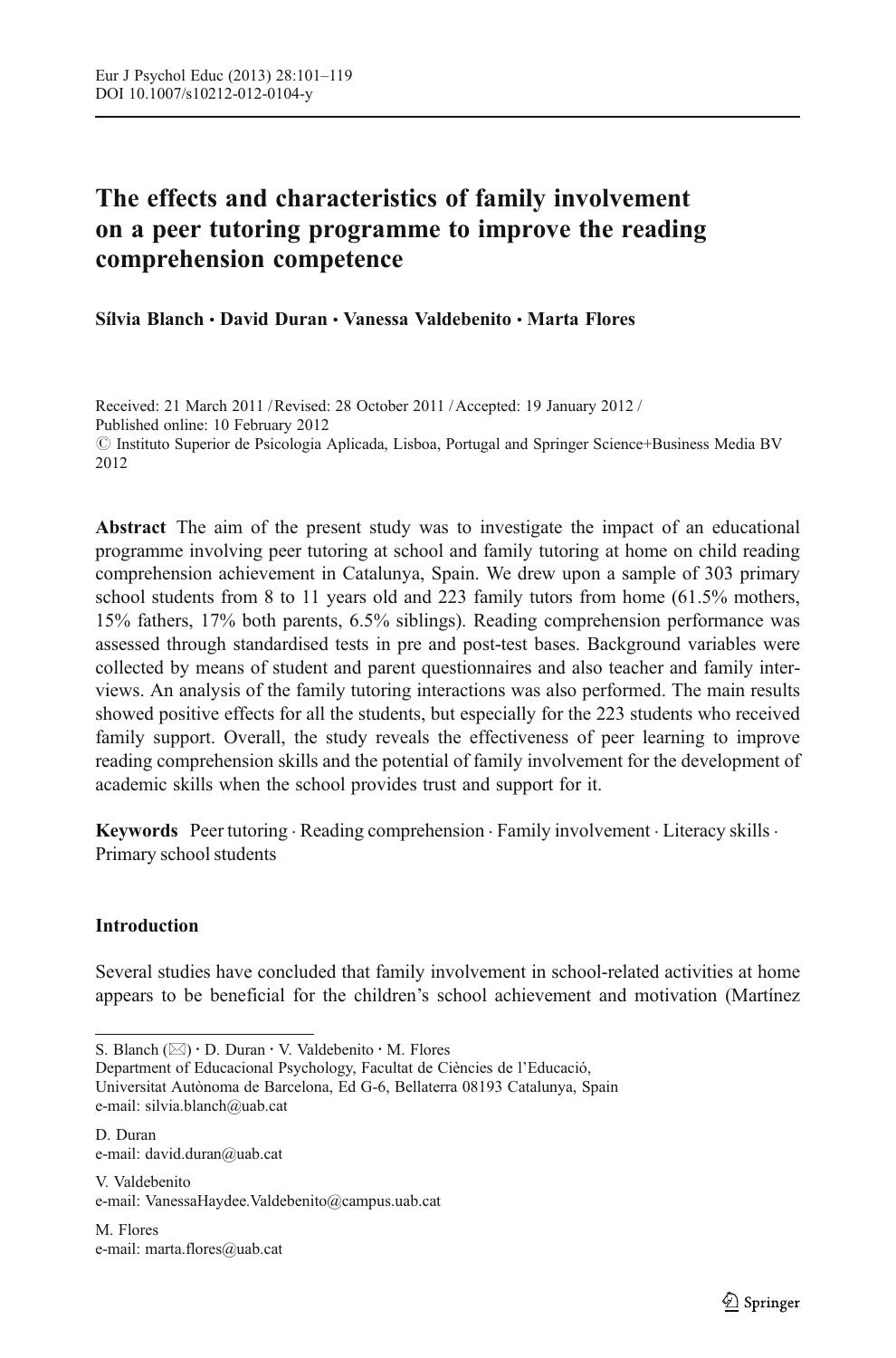[2004;](#page-16-0) OFSTED [2001](#page-16-0); Pomerantz et al. [2007;](#page-16-0) Sénéchal [2006](#page-16-0); Wolfendale and Topping [1996\)](#page-17-0). While research on parental involvement indicates that parents can play a significant role in their children's formal education (Green et al. [2007](#page-15-0); Hoover-Dempsey et al. [2001](#page-15-0)), there is relatively little research on which methods used by parents who teach their children how to read actually contribute to improve their children's reading skills. Therefore the present paper aims at analysing the results of implementing a peer tutoring programme examining the effects of parent involvement on improving their reading comprehension skills from home. The *Llegim en Parella* programme-let's read in pairs-(Duran et al. [2009](#page-15-0)) is based on peer tutoring, both at school, among pupils, and at home, with a family member (mother, father, more expert siblings, etc.). Like other well known programmes (Read On, Topping and Hogan [1999\)](#page-16-0), *Llegim en parella* is based on three central elements: peer tutoring, family involvement and reading comprehension.

### Central elements of the programme

#### Peer tutoring

The diversity in the classrooms and the schools' need to provide all the children with an inclusive response, granting equal opportunities to all the students, urges teachers to find new management methods to ensure that all the children learn to their fullest potential, regardless of the differences that exist among them.

Schools hold all kinds of students with a wide range of educational needs coexisting in each classroom. Consequently, research is trying to find methods that take advantage of the pedagogical differences that coexist in the classroom as challenges, methods that draw from the advantage that the natural potential of diversity can offer. Peer interaction has been shown to promote meaningful learning when it is properly structured, as suggested by the cooperative learning methods (Sharan [1994](#page-16-0)), where students offer each other adjusted pedagogical help to achieve a common learning goal through teacher-structured interaction.

The use of cooperative learning is a key instructional strategy for inclusive education, as it not only recognises the differences between students as an important value but also facilitates the teacher's work and turns the existing diversity into learning opportunities (Ainscow [1991](#page-15-0)). According to Slavin ([1980\)](#page-16-0), cooperative learning promotes psychosocial skills and also positive interactions based on values such as cooperation, mutual support and solidarity. Peer learning has been considered a continuum which involves three different scenarios, according to the degree of symmetry and mutuality among the participants: tutoring, cooperation and collaboration (Damon and Phelps [1989](#page-15-0)). However, the conditions of cooperative learning (Johnson and Johnson [2009](#page-15-0)) could fit well into peer tutoring: positive interdependence between both members of the pair; individual accountability by the tasks derived from each role (tutor and tutee); it promotes interaction, encouraging and facilitating each other's effort; it enables the children to develop social skills, working as a team; and group processing, reflecting on the pair's learning. For these reasons, peer tutoring can be considered a cooperative learning method. Peer tutoring involves people who share a similar status, although neither of them acts as a professional teacher of the other (Topping and Ehly [1998\)](#page-16-0). The pairs are organised based on an asymmetrical interaction according to the role assigned (tutor or tutee), and both share a common goal that is achieved through a teacher-organised structured framework (Duran and Monereo [2005](#page-15-0)).

Peer tutoring is extensively used in many countries and endorsed by experts, such as UNESCO, as one of the most effective instructional practices for quality education (Topping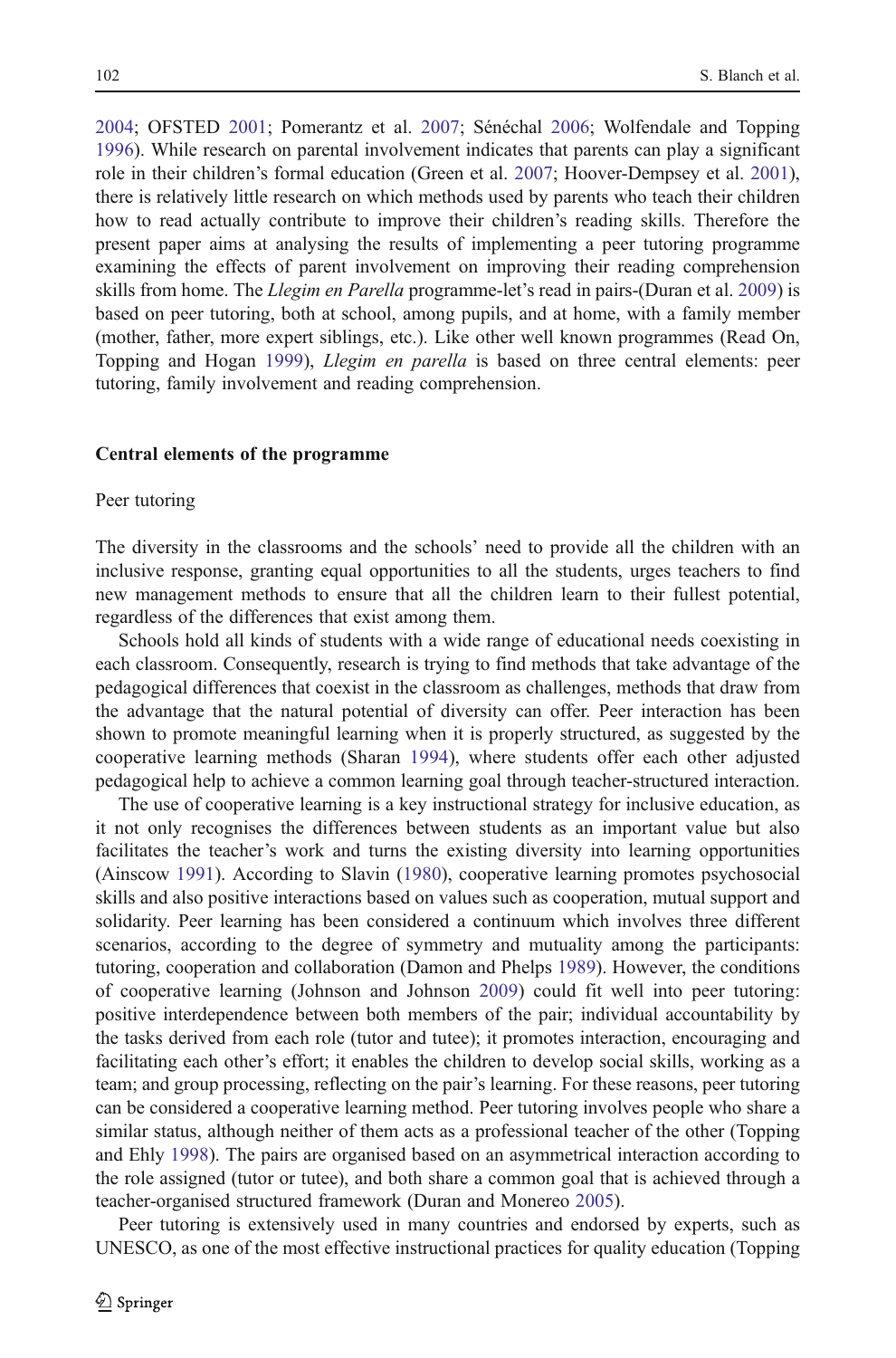[2000\)](#page-16-0). Different research reviews on peer tutoring practices show that pupils improve academically in addition to enhancing their social-emotional skills (attitude towards school matters, discipline and self-esteem), if the students are trained to learn their respective roles, the activities are structured and progress is monitored (Scruggs and Mastropieri [1998\)](#page-16-0). Even for students with intellectual disabilities, Spencer and Balboni [\(2003\)](#page-16-0) concluded that peer tutoring appears to be effective by increasing the real working time, providing individualised instruction, practice opportunities and immediate feedback on a wide variety of academic areas and contexts. It should be noted that these reviews conclude that not only do the tutees learn, through personalised assistance received from their partner, but also the tutors, who learn by teaching (Roscoe and Chi [2007](#page-16-0)).

Peer tutoring has also demonstrated its potential for the development of literacy skills (Mathes and Fuchs [1994\)](#page-16-0) even for students with difficulties in this area (Masters et al. [2002](#page-16-0)). In order to structure the interaction between tutor and tutee, there are different reading techniques for pairs: Paired Reading, undoubtedly the most widely practised and researched (Topping [2006\)](#page-16-0) or Pause, Prompt and Praise, known as PPP (Whendall and Colmar [1990](#page-17-0)). In the PPP technique, the tutor closely follows the tutee reading and indicates the error (when it occurs), waiting a few seconds until the tutee detects and corrects. When needed, the tutor offers a prompt or more or provides the right choice when the tutee cannot find the correct answer. The sequence always ends up with social reinforcement, like a gesture of approval or a phrase of encouragement to keep up motivation.

### Family involvement

Research shows it is important to involve families in their children's education and share their development and learning with the schools as a key element for educational quality. Ma ([2008\)](#page-15-0) found that meaningful relationships with the school help families to feel competent in supporting their children and makes them feel fully included in the community.

In general, parents want their children to develop an intrinsic motivation towards academic learning that leads them to a positive attitude and success in doing their homework. Therefore parents are usually willing to support this process, especially when their children ask them specifically to do so (Walker et al. [2011\)](#page-16-0). However, as several studies indicate, family involvement in the school work is not always easy and may encounter barriers: namely, the teachers' reticence regarding the limitations of parental teaching skills; and also the families' own doubts, who often consider themselves less competent to support their children's homework Al-Momani et al. [2010,](#page-15-0) (Muschamp et al. [2007\)](#page-16-0).

It is for these reasons that education professionals should provide families with resources and strategies to promote and support their children's learning in order to create family spaces which help to encourage their children's positive attitude towards learning and expectations of school success (Martínez [2004\)](#page-16-0).

A review of different studies (Wolfendale and Topping [1996\)](#page-17-0) shows the positive influence of family collaboration (parents or other close relatives) on the academic performance of the students' home learning. Specifically, the majority of studies on this subject (Silinskas et al. [2010](#page-16-0)) shows that there is a relationship between active family involvement in the school and the children's improved academic performance. Furthermore, they show that the schools which promote family involvement usually improve their overall quality.

Active family involvement in home-based activities, such as teaching to read and write, become an important factor that promotes the pupils' school success (OFSTED [2001](#page-16-0);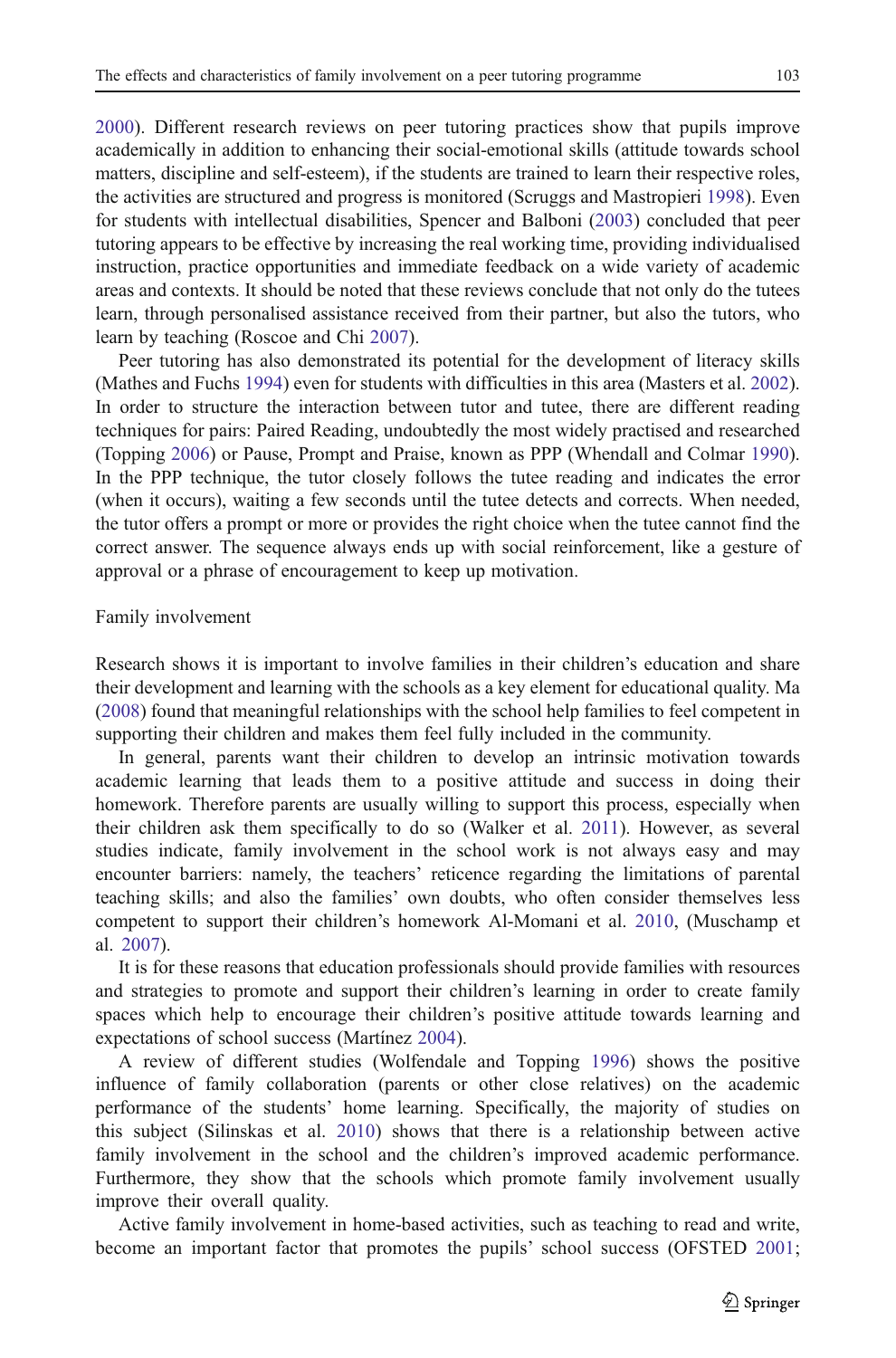Sénéchal [2006](#page-16-0)), and also boosts their motivation and learning. Al-Momani et al. ([2010\)](#page-15-0) suggest that schools should offer guidelines for parents to teach reading so that family support can be effective. However, it is noteworthy that, according to Martínez [\(2004](#page-16-0)), effectiveness comes not only from the support students receive from teachers and families, but above all, from continuity and coherence between the objectives that the school and the family propose. It is for this purpose that schools are often interested in promoting and encouraging effective mechanisms to increase family participation in their children's formal education. To this end, schools strive to provide varied and tailored proposals regarding the school management in itself or the parents' involvement in teaching and learning activities (Palacios [1997;](#page-16-0) Hindman and Morrison [2011\)](#page-15-0).

Some studies suggest that, within the literacy area, teachers must understand the diversity of practices that families use to teach reading to their children and recognise them (Ma [2008\)](#page-15-0), and overcome the perception that parents cannot help their children learn to read at home because they lack sufficient knowledge or expertise (Conteh and Kawashima [2008](#page-15-0)). Schools can also provide support for families to act as reading tutors for their children, like the Scottish programme Read On does (Topping and Hogan [1999](#page-16-0)). Some evidence indicates that students with difficulties in reading comprehension find good support for further learning in family tutoring (Valdebenito and Duran [2010](#page-16-0)).

### Reading comprehension

Over recent decades, the concept of reading comprehension has evolved from being a part of the language skill learned at school, focusing on the decoding and literal comprehension of texts, towards a holistic concept. Reading comprehension is now understood as a set of knowledge, skills and strategies built throughout the different stages of life, in different contexts and communities in which the reader takes a leading role, reflecting on and interpreting the meaning of the text (Gill [2008;](#page-15-0) OECD [2009](#page-16-0)).

Reading comprehension is a crucial skill that develops throughout life and is central to the empowerment of people. Learning it involves developing cognitive skills (decoding, vocabulary knowledge, grammar, syntax, etc.) and metacognitive skills (awareness and ability to enable word processing strategies: thinking, controlling and adjusting the reading activity to the goals of reading). For this reason it is necessary for school education to guide and encourage learning this skill to raise citizens capable of independent and strategic development in today's literate society.

In addition to the conceptualization of reading as a competence that admits different degrees of achievement and develops throughout life, OECD [\(2009](#page-16-0)) and other studies (Duffy [2002](#page-15-0)) suggests the importance of teaching strategies to promote its learning. Thus, there exist different strategies according to different processes such as: access and retrieval of information; information integration; development of interpretation; and reflection and evaluation of text content and structure. All of them are interspersed throughout the different phases of reading: before during and after (Collins and Smith [1980](#page-15-0)). Moreover, Block and Lacina ([2009\)](#page-15-0) suggest strategies such us scaffolding, modelling, thinking aloud, direct instruction or guided participation for teachers to encourage pupils to achieve a better reading comprehension and processes of auto regulation.

Research on reading comprehension has also shown that it is not enough to reserve time for "traditional" reading to promote the development of this language skill, but what affects their development is the consistent performance of teachers, helping the students understand the full text (Block et al. [2009\)](#page-15-0) and providing opportunities for students to get involved in their comprehension process (Susar [2010](#page-16-0)).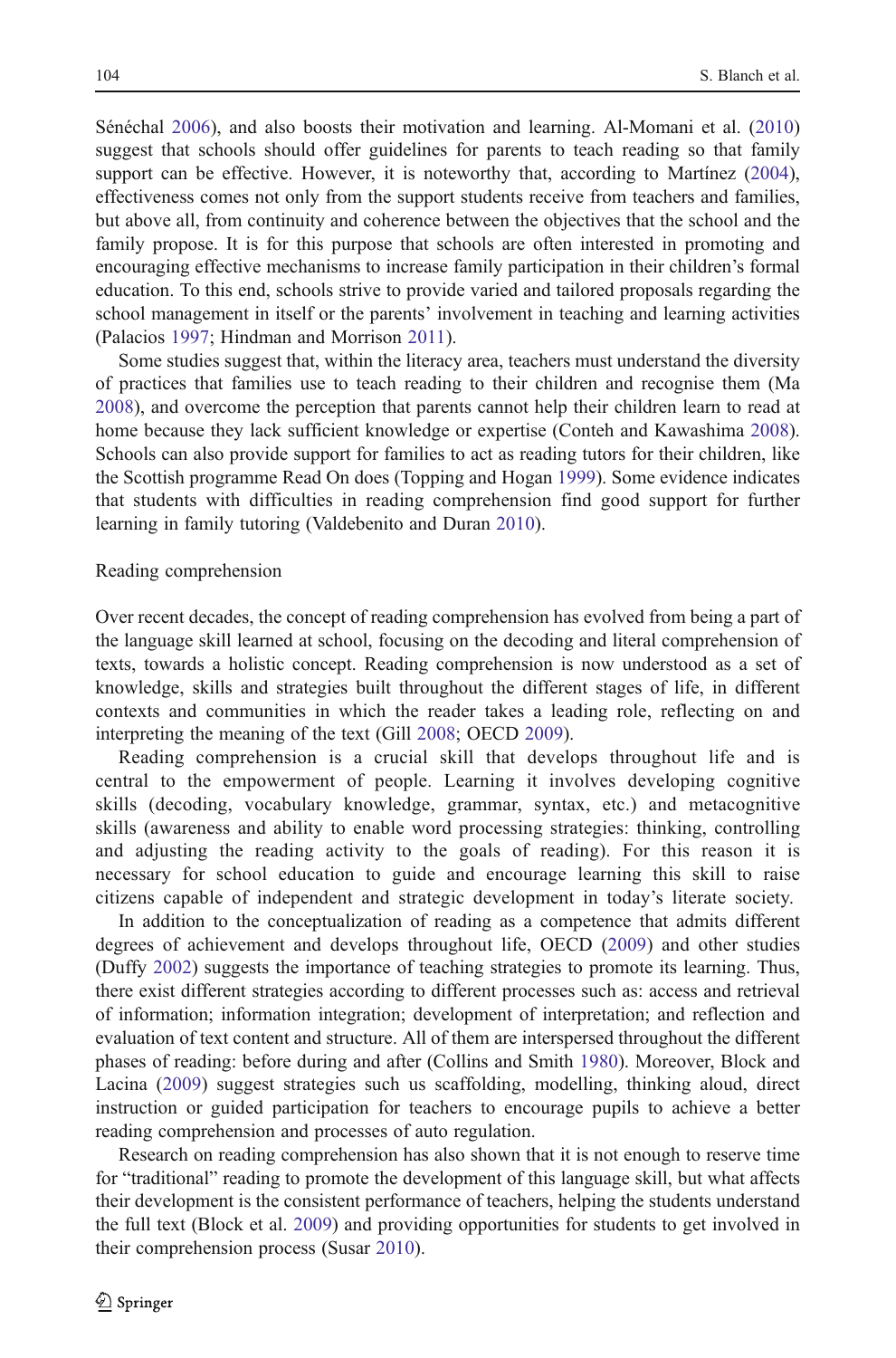These conditions for developing reading comprehension skills—pedagogical scaffolding support—can be provided through peer tutoring, where the mediator role is played by the tutor through a privileged structured interaction, one by one (Wanzek et al. [2006\)](#page-17-0). This enables monitoring and adjusted support, thus fostering the tutor's and tutee's learning (Fuchs and Fuchs [2005;](#page-15-0) Juel [1996](#page-15-0); Maheady et al. [2006\)](#page-15-0).

### Aims, research questions of the present study

Llegim en parella (Duran et al. [2009](#page-15-0)) is an educational programme based on peer tutoring at school between peers and at home, between a pupil and a family member, in order to improve reading comprehension. Initially, the activities, reading together and reading comprehension, are highly structured but they can progressively move towards more autonomous and creative dynamics as each pair becomes more familiar with the whole activity.

After initial training, the programme lasts 12 weeks, with 30-min sessions taking place twice a week. A variety of texts are offered, with pre-reading activities, reading together (using the PPP technique) and reading comprehension activities.

The implementation of the programme in several primary schools during the 2008–2009 course led to investigate the following specific research questions:

- (a) What are the characteristics of the families that volunteer as reading tutors for their children? Do the families of pupils with a lower reading comprehension level take part?
- (b) What are the effects of participating in the peer tutoring programme with and without family support in reading comprehension? Do all the pupils improve regardless of their role? Do all the students improve regardless of whether they receive family support or not?
- (c) Which strategies do family tutors use to improve their children's reading comprehension? Do they follow the programme's suggestions? Do they offer pedagogical support to develop the skill?

### Method

### Participants

The sample of our study comprised  $N=303$  pupils (137 girls and 166 boys), attending four medium-sized primary schools in Catalonia, Spain. Pupils were enrolled in grades 3 (8 years old) to 6 (11 years old): 34 students from grades 3 and 4 (school A); 102 from grades 3 and 5 (school B); 128 from grades 3, 4 and 6 (school C); and 39 from grades 3 and 5 (school D). The students enrolled in a higher grade in the school acted as tutors of the students from a lower grade, who acted as tutees.

A total of 223 families volunteered to participate (61.5% mothers, 15% fathers, 17% both parents, 6.5% siblings), 73.6% of all the pupils. They all assumed the role of reading tutors for their children or siblings.

Finally, 12 teachers of the language area put the programme into practice with their respective groups.

All the participants received training on the theoretical framework and the functioning of the programme. Teachers who participated in the programme belong to a network of schools who participate in a 9-h training course to learn the programme and to prepare the family and the student training. During the development of the programme, teachers have a virtual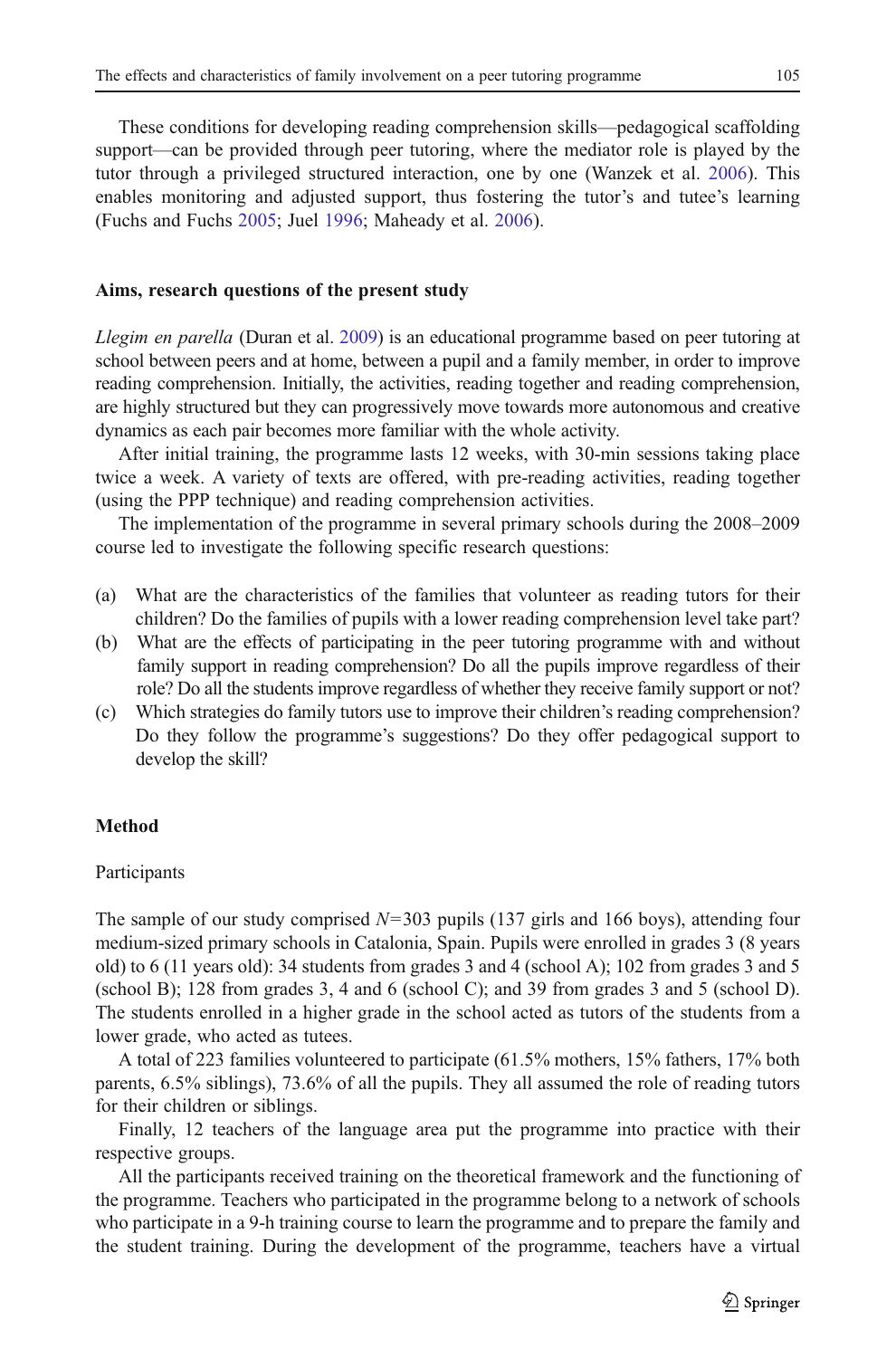platform at their disposal and face-to-face follow-up sessions with other teachers and the trainees. Family training is carried out by teachers, starting with a meeting to inform families about the project. The families willing to get involved had a 2-h training session followed by the materials to use at home for each session. Before starting the programme, all the students participated in a 2-h training session to learn about the programme, the strategies and the work involved. All the training sessions included videos showing real peer tutoring situations at school and at home and opportunities to practise the PPP technique.

# Measures

# Reading test

A standardised reading test in Catalan, 'Avaluació de la comprensió lectora'-ACL- (Evaluation of reading comprehension), was administered in pre and post-test bases (Català et al. [2001\)](#page-15-0). It was a reading comprehension test in Catalan consisting of 7 to 10 texts, with 24–36 items each, which were categorised as follows: literal understanding, reorganisation, inferential or interpretative, and critical or judgmental. This test was reported to have KR-20 values of: .79 ACL 3; .83 ACL 4; .82 ACL 5; and .76 ACL 6.

# Videotaped at-home sessions

During the administration of the programme, the at-home reading sessions of 4 families (1 per school) were videotaped. Three 30-min sessions were recorded in order to learn about interaction during the family tutoring sessions and to account for possible changes in time during the pairs' interaction.

# Evaluation questionnaire

At the end of the programme, an anonymous programme evaluation questionnaire comprising 10 mixed-type items (open-ended, likert and dichotomous) was filled in by pupils and families. The answers measured the participants'satisfaction, the benefits or obstacles of the methodology, the learning achieved and the accomplishment of expectations.

# Interviews

A sample of 12 families (3 per school) underwent semi-structured interviews on the following dimensions: peer tutoring, family involvement, family tutor role, support given by the family tutor and learning acquired by the tutee. Also, a representative sample of 4 teachers, one per school, was interviewed regarding the programme's implementation at school: organisation, programme development, student learning, advantages and disadvantages, peer tutoring, activities and materials; and also regarding the families: reception and participation, participants, advantages and disadvantages of participation, continuity and assessment of the programme.

# Analytical issues

The research is based on a combination of methodologies, as it is recommended for peer learning research (Janssen et al. [2010](#page-15-0); Roscoe and Chi [2007\)](#page-16-0). In the present study, a quasiexperimental approach to detect possible changes in the reading comprehension competence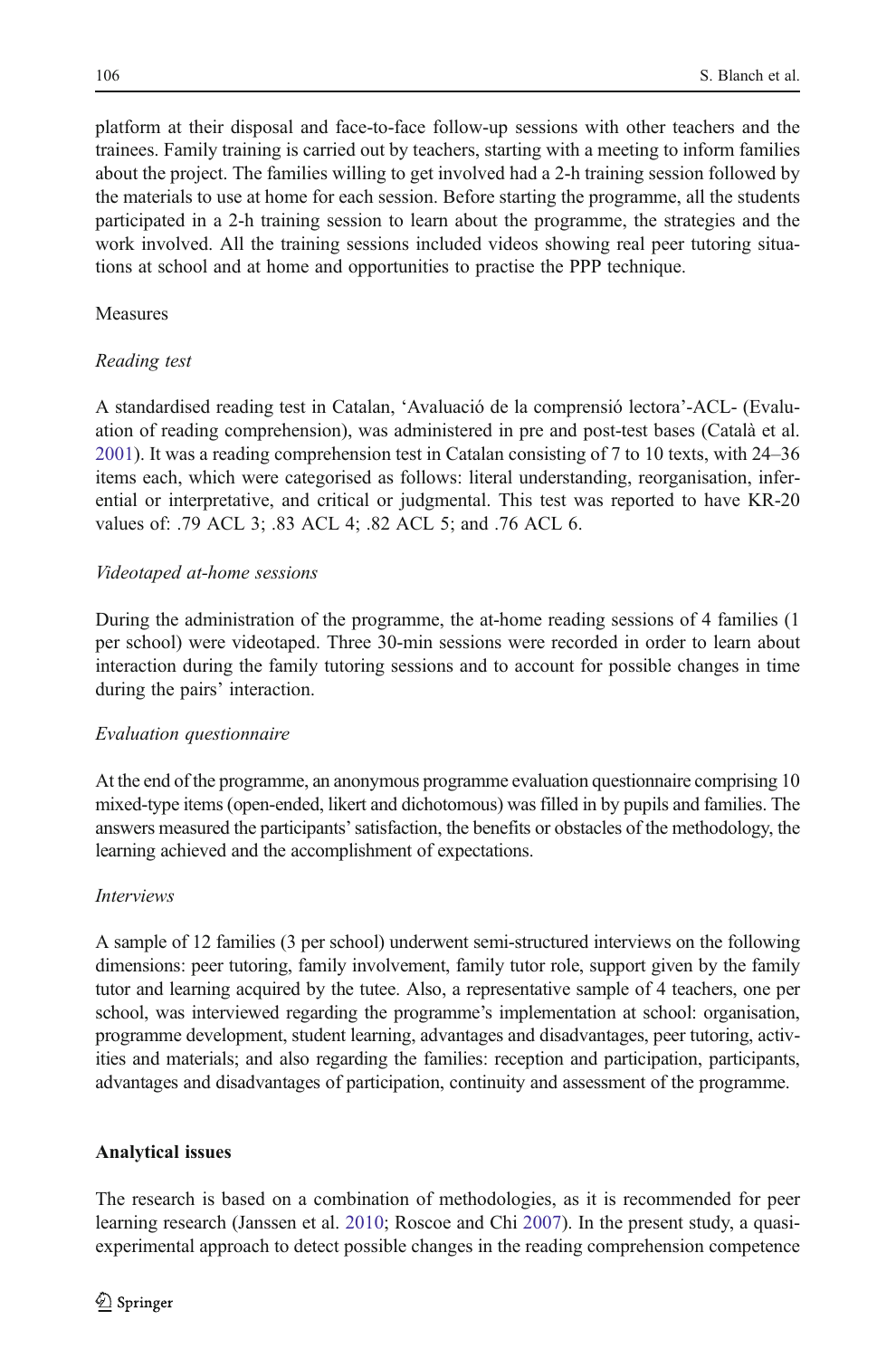is complemented with a qualitative approach in order to examine the process and interpret the possible elements that influence the changes. For this purpose, an analysis of the interaction was carried out during the at-home working sessions, and also from the insights offered by the participants through the questionnaires and interviews.

Therefore, this study holds a quasi-experimental design which includes an experimental multivariate analysis with no control group. This research uses no control group not only because of the ecological context (the treatment groups are part of whole courses which were involved in the innovation project), but because the aim of the research is not to compare their results with others groups working with other methodologies (there is enough research comparing cooperative learning with other systems, Johnson and Johnson [2009\)](#page-15-0) and, moreover, it is assumed that a lot of interventions in the schools affect the development of reading comprehension. The pre- and post-test measures only try to see if there are some changes, understanding that part of them is due to programme participation.

In this study the independent variables are the roles of students played during the peer tutoring sessions (as tutors and tutees), time (pre-test and post-test) and the voluntary family involvement as tutors at home. The dependent variable corresponds to the reading comprehension skill.

The interpretations of the quantitative changes detected come from the analysis of family pair interaction, and from the assessment and contributions of students, teachers and families.

### Data analysis

The families' profiles as well as the involvement of the families of children with a lower reading comprehension level were established through the analysis of the final evaluation questionnaires and interviews with the participants. The data was analysed with MAXQDA 10 software.

The effects of family involvement in student reading comprehension were measured by the ACL test and analysed by SPSS 18.0 software, through a multivariate analysis using the student reading comprehension as a dependent variable and the family involvement, the time and the role as the independent variables.

As regards the performance of family tutors, it was mainly revealed through video analysis with Atlas-ti.6 software. The qualitative analysis of the interactions was analysed using a coding scheme with the support of the Atlas.ti 6 software. The significant actions, verbal and non-verbal, were categorised into codes which emerged from the analysis of the interaction during each reading session. The code interrater reliability result was 0.95 with the intercodifier reliability (Hernández et al. [2006](#page-15-0)), carried out by using two different researchers who analysed 20% of the videos (three 30-min sessions) each. The codes system emerged during the analysis of the at-home sessions is presented in the results section. Qualitative reliability has been conducted by using also a diversity of methods (video, questionnaires, and interviews) and a diversity of observers (teachers, children, parents, researchers). Using a diversity of information allows us to contrast the codes emerged from different perspectives (Riba [2007](#page-16-0)).

### Results

### Descriptives

In this section we are presenting the experimental results of applying the aforementioned multivariate analysis and the results of the different categories emerged during the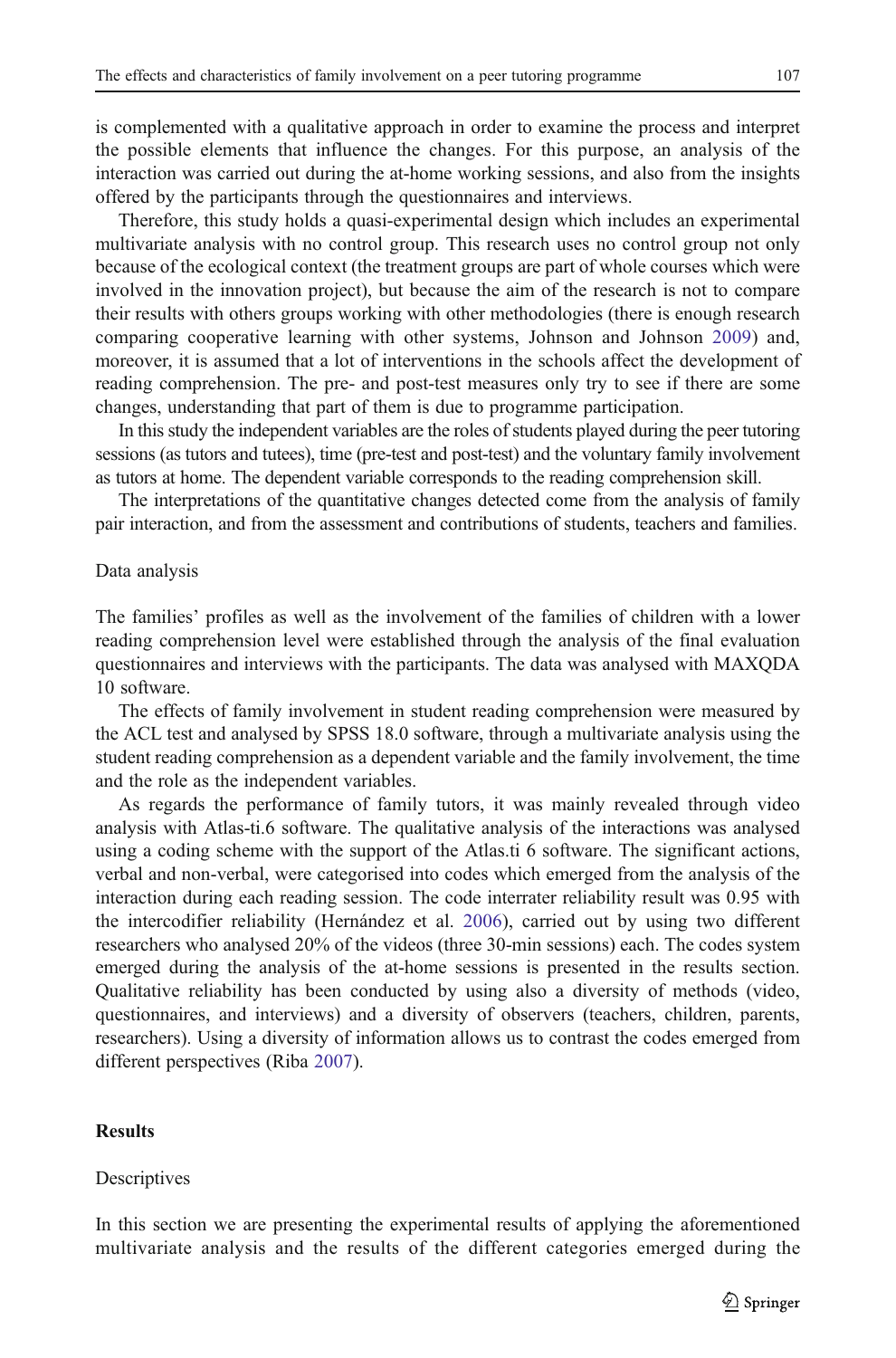qualitative analysis of the families' profile and the strategies they used during the programme sessions. All the children improved their reading comprehension achievement significantly, although with some differences related to the initial competence in the pre-test and their families' involvement, as will be explained further below.

# Family tutor profile

The profile of the families who voluntarily participated in the programme, according to the teachers' perceptions during the interviews, was characterised by parents who:

- (a) usually get involved in the school's activities;
- (b) show interest and get involved in their children's education (in some interviews teachers describe them as "well-established families, where there are no major conflicts")— Teacher 4 (T4), Centre C (CC)—;
- (c) medium socio-cultural and educational background, although there were also families with high and low levels;
- (d) had participated in earlier editions of the programme;
- (e) have time to participate in after-school activities with their children;
- (f) are described by teachers as "the ones who need it the least"-T2, CA-, "the families of the children with more difficulties do not get as involved in this programme"-T3, CB-.

In this sense, the teachers mentioned their difficulty in engaging the participation of families whose children have more learning difficulties.

On the other hand, the family interviews results showed that the families who got involved in the programme tend to read frequently with their children at home: "I usually read with my daughter, it was easy because it's what I do, I always read with my daughter"- Parent 1 (P1), Centre A (CA)-; "In my case, my son reads a lot. Usually with his father, around half past eight, nine o'clock, they both get a book each"-P1, CC-; "Before starting Llegim in parella, we already read a lot at home, we would read for a little while, but not as a teacher, not with activities. Reading sessions are more structured now"-P2, CD-.

It appears that families participating in the programme frequently read with their children at home, which may explain why the families with this profile easily agree to engage themselves in the programme.

Family involvement and children with high and low reading comprehension levels

Table 1 illustrates the children's initial reading comprehension level, high or low, and family involvement at home. In order to focus on the progress not only of the total sample of participants, but also of those with an above- or below-average reading comprehension level

| ACL pre-test results                                                                                    |          | Pupils                |          | Family involvement |    |                   |  |
|---------------------------------------------------------------------------------------------------------|----------|-----------------------|----------|--------------------|----|-------------------|--|
|                                                                                                         |          |                       |          | <b>YES</b>         |    | NO                |  |
|                                                                                                         | N        | $\%$ (total sample) N |          | $\frac{0}{0}$      |    | $\frac{0}{0}$     |  |
| Pupils with high reading comprehension achievement<br>Pupils with low reading comprehension achievement | 37<br>41 | 12.21<br>13.53        | 37<br>19 | 100<br>46.34       | 22 | $\Omega$<br>53.66 |  |

Table 1 Family involvement and children with very high or low reading comprehension achievement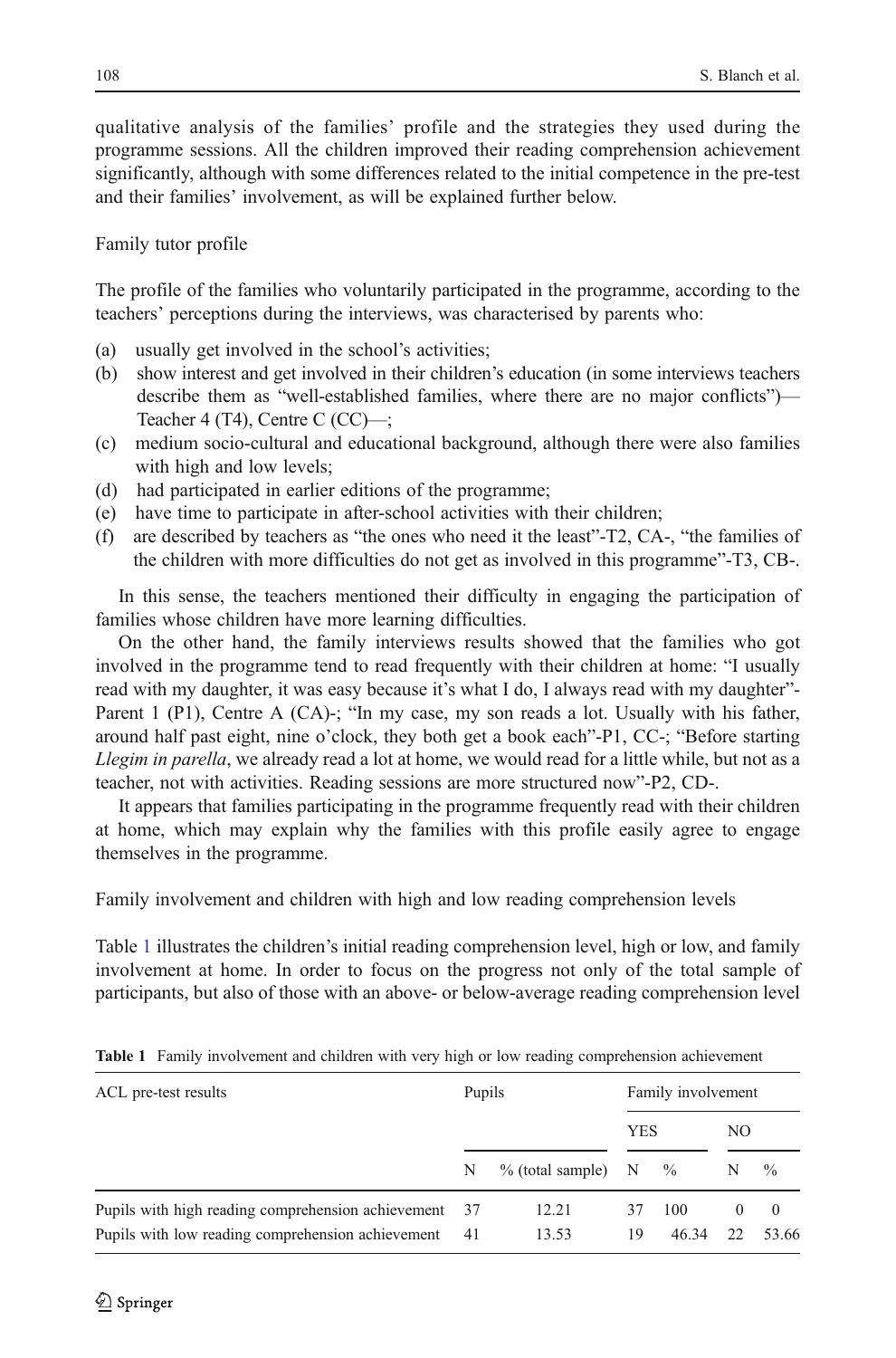(compared to the ACL pre-test assessment), we divided the total test score (100 points) in four equal parts, and considered scores above 75 high and scores below 25 low.

The reading comprehension pre-test results indicated that, out of a total of 303 participants, 37 pupils scored above the average, and 100% of their families participated as reading tutors at home. In contrast, 41 students scored below the average, 19 of them (46%) received support from their families at home and 22 did not. The results showed some evidence that the percentage of family involvement obtained by students who scored above the average was higher than their peers who showed greater needs of support in the reading comprehension area, thus confirming the difficulty expressed by the teachers regarding the involvement of the families of students with greater learning difficulties and needs.

Reading comprehension achievement related to family involvement, peer tutoring role and time factors

In order to detect the effect of the different factors on the student reading comprehension performance, a multivariable analysis was carried out, using reading comprehension as a dependent variable and the family involvement, the time and the role as independent variables. According to the results in Table 2, significant differences were found in the dependent variable: F  $(7,303)=15.47, p<0.001, \eta2=.15.$ 

Regarding the independent variable, significant differences were found  $F(1,303)=60.21$ ,  $p<.001$ ,  $p=0.09$  in favour of family implication ( $M=60.42$ ; SD=20.83), compared to the students without family tutoring  $(M=45.42; SD=21.55)$ .

Also, some differences (F  $(1,303)=23.88$ ,  $p<.001$ ,  $p2=.04$ ), with less magnitude of effect, were found according to the time variable in the post-test results  $(M=61.47; SD=22.11)$ compared to the pre-test  $(M=51.45; SD=20.79)$ . Finally, relating to the role factor, no significant differences were found: F  $(1,303) = 0.76$ , p=.384, n2=.00; significant interactions (intercept) of the different factors are not appreciated among the analysis of the differences in reading comprehension.

A specific analysis of the intra-factors differences indicates significant differences according to the family involvement F  $(1,303)=18.01$ ,  $p<.001$ ,  $p=11$ . Also, significant differences are observed in relation with the students' role F (1,303)=3.22,  $p=0.041$ ,  $p=0.02$ , with the best results for the tutors, although with less size effect. Nevertheless, a significant interaction (intercept) between both factors is not found F  $(1,303)=.84$ ,  $p=.432$ ,  $p=-.01$  (see Table 2).

| Family involvement | Role  | N   | Time           |       |           |       |  |
|--------------------|-------|-----|----------------|-------|-----------|-------|--|
|                    |       |     | Pre-test       |       | Post-test |       |  |
|                    |       |     | $\overline{M}$ | SD    | M         | SD    |  |
| Yes                | Tutor | 123 | 58.30          | 19.46 | 66.21     | 20.36 |  |
|                    | Tutee | 100 | 51.07          | 20.01 | 65.27     | 20.31 |  |
|                    | Total | 223 | 55.06          | 19.99 | 65.79     | 20.30 |  |
| N <sub>0</sub>     | Tutor | 31  | 41.91          | 16.96 | 48.01     | 21.26 |  |
|                    | Tutee | 49  | 41.07          | 21.49 | 50.34     | 23.63 |  |
|                    | Total | 80  | 41.40          | 19.75 | 49.47     | 22.63 |  |

Table 2 Reading comprehension performance related to involvement, role and time factors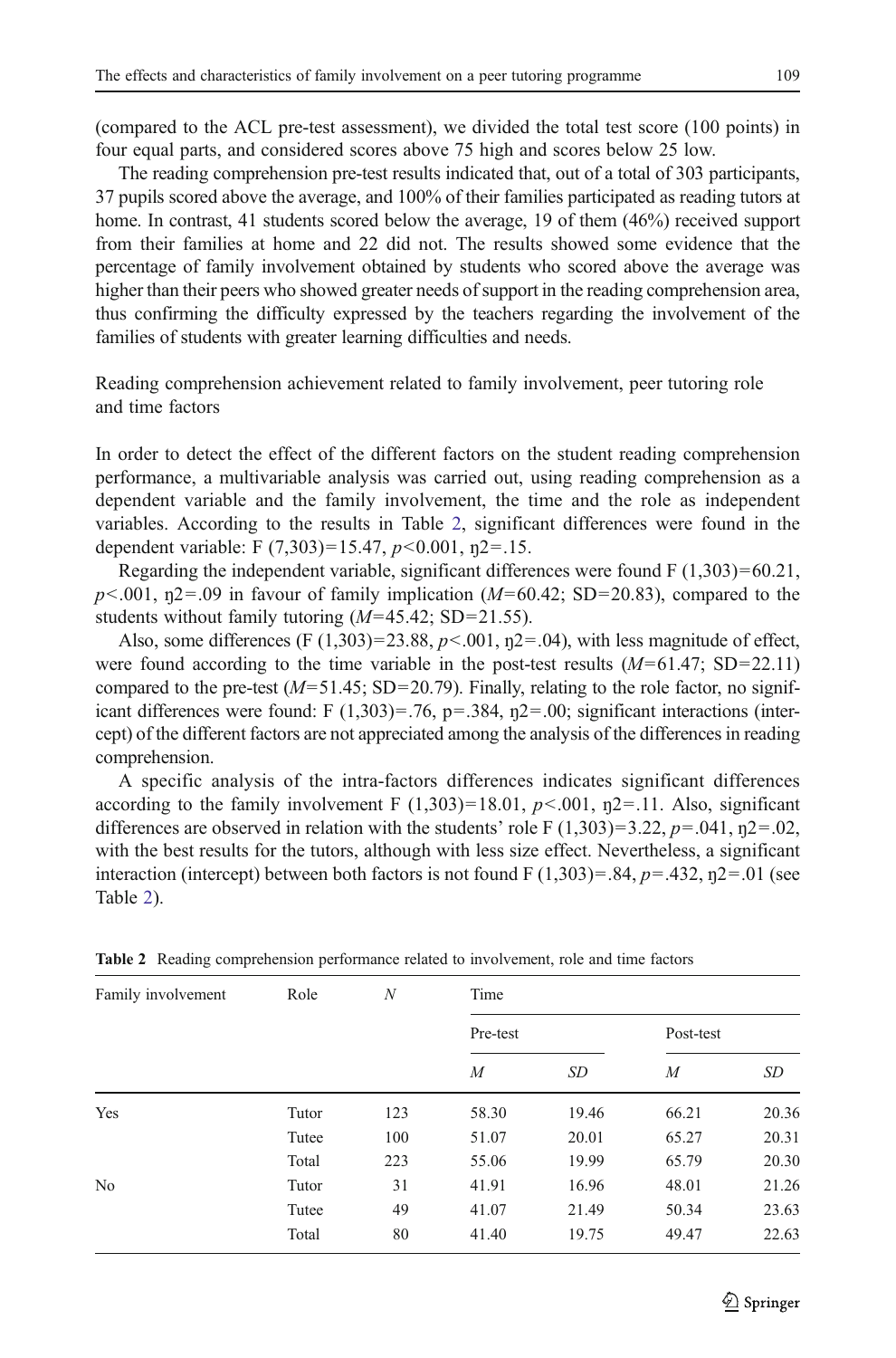Analysing the effects according to the time factor, some significant differences are appreciated only in the involvement factor, in the pre-test F  $(1,303)=25.21$ ,  $p<.001$ ,  $n^2$ =.08 and also in the post-test F (1,303)=35.17, p<.001,  $n^2$ =.11. Both significant results in favour of family involvement, although, as can be appreciated, the magnitude of the size effect is bigger in the post-test.

The results showed the positive effect of family involvement to improve the reading comprehension competence. In that sense, the qualitative data emerged from the questionnaires analysis regarding family involvement showed that all the pupils were satisfied with the support they received from mothers, fathers or siblings. They appreciated the help they received as regards understanding, expanding their vocabulary, reading faster, developing strategies to accomplish the task, and also sharing a unique moment with their family tutors.

Also, the families mentioned an improvement of their children's reading comprehension with the programme and the family tutoring in relation to five dimensions:

- reading and comprehension: "It's been useful for my daughter to make her stop and think about every word, understanding the meaning and not only focusing on reading faster to finish quickly" (P2, CB);
- new knowledge or content: "I could spend some time with my son, and also learn new knowledge, not only for him, but for both of us" (P3, CA);
- reading intonation: "My son was able to develop other things like intonation, because he had to read with his mum or dad, he has done quite well" (P1, CD);
- reading motivation: "He reads differently now, because now he takes a book and reads it. Taking a book and studying used to be a big deal for him" (P1, CB);
- & progress in finding information and elaborating on it: "The girl loves reading and finding information, everything she sees, she absorbs. What I see is she has learned to search for information, to do the work all week, she was waiting for it. I gave her some ideas but I see my daughter loves looking for information" (P3, CB).

The reading comprehension improvement expressed by the students participating, but especially for those who had family involvement, is consistent with the results obtained with the qualitative analysis of the students' questionnaires. The perceptions expressed by the students during the final questionnaires revealed that they felt they acquired new learning, which had been classified into 7 dimensions referring to:

- & reading comprehension: "Because you read it, ask questions and re-read, so in the end you get it" (Student -S44-, Centre B -CB-), or "while I'm explaining something, I'm learning it better" (S77, CC);
- language improvement: "I learned to read and write in Catalan" (S11, CB);
- writing: "I used to write with mistakes and now I don't" (S18, CA);
- pronunciation, fluency and reading speed: "I learned to pronounce better and read faster" (A10, CD), "he taught me to stop in comas and full stops and to read better" (S26, CA), "I learned to read better and intonate better when reading" (S92, CC);
- & vocabulary: "Learning new words" (S54, CB), "your tutor will correct you and then you don't make the same mistakes, sometimes there'll be words you don't know and your tutor will explain them to you" (S2, CD);
- new skills: "By preparing the reading I learned new things" (S103, CC), "I learned from animals and other things" (S25, CD);
- & transversal learning: "After all I've learned, I will do better in all the other subjects" (S34, CA).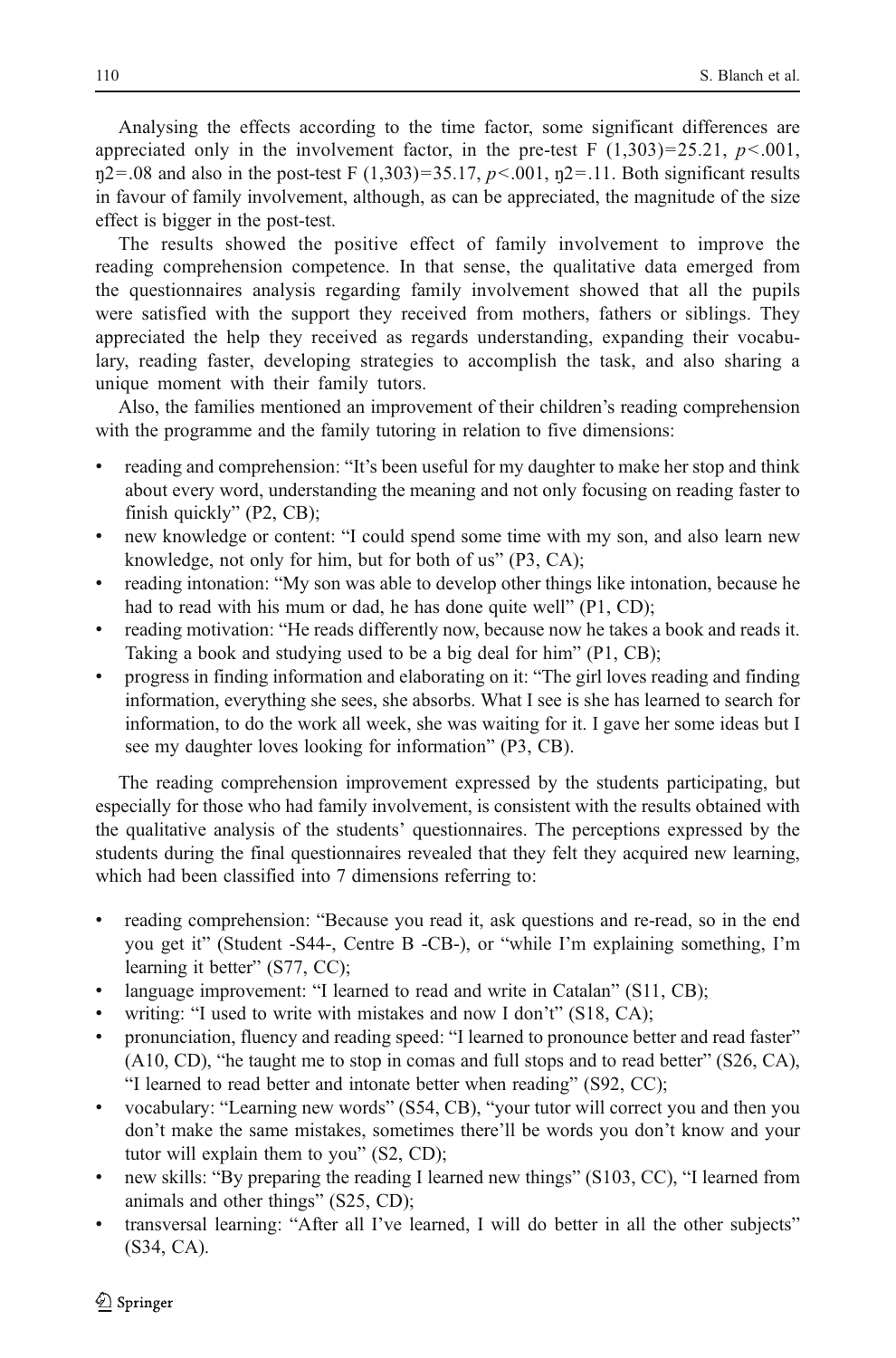Qualitative analysis of the process during the at-home family sessions

### Family tutor interventions during the at-home sessions

The analysis of the interaction during the family sessions focuses on the tutor's interventions (3 mothers and 1 father, one for each school) for 3 sessions. The results in Fig. 1 revealed that the tutors provide the most pedagogical support in two distinct moments of the session: their child's individual reading and the reading comprehension activity.

The results of the most significant interventions observed during the 12 sessions analysed, as has been explained in the method section, are categorised into each of the set of activities that structure the programme: pre-reading, reading, and reading comprehension. The scores shown next to the categories emerged from the total number of interventions occurred and its percentage within the activity analysed. Sometimes a quote is included for better understanding.

(a) Pre-reading activity

The families focus their interventions on three aspects: organising the activity (40: 61.53%), using comments like: "First you must read this" -Family1 (F1), Centre B (CB)-; praising the tutees' answers (19: 29.23%), saying "Very well" -F3, CC-; and encouraging them to think beyond what is required (6: 9.24%), asking, for instance, "What else do you remember?" -F2, CB-. Adults often keep control of the activity, starting by reading the statements, asking questions and structuring the time.

(b) Reading Activities

Family tutor's reading. Initially all the tutors read the text aloud individually, as suggested in the programme. During the first meeting, only one family did not do so. During the family tutor's reading, the tutees tend to follow closely their father's or mother's reading.

Reading together. In this activity, parents should read a little bit faster than their children to act as a reading model. The results showed that adults often started this activity by asking (8: 40%), for example, "shall we start reading?" -F4, CD-. Most family pairs negotiated beforehand at what point during the reading the tutee would start reading (6, 30%). An example of this is shown by family 2 during the first

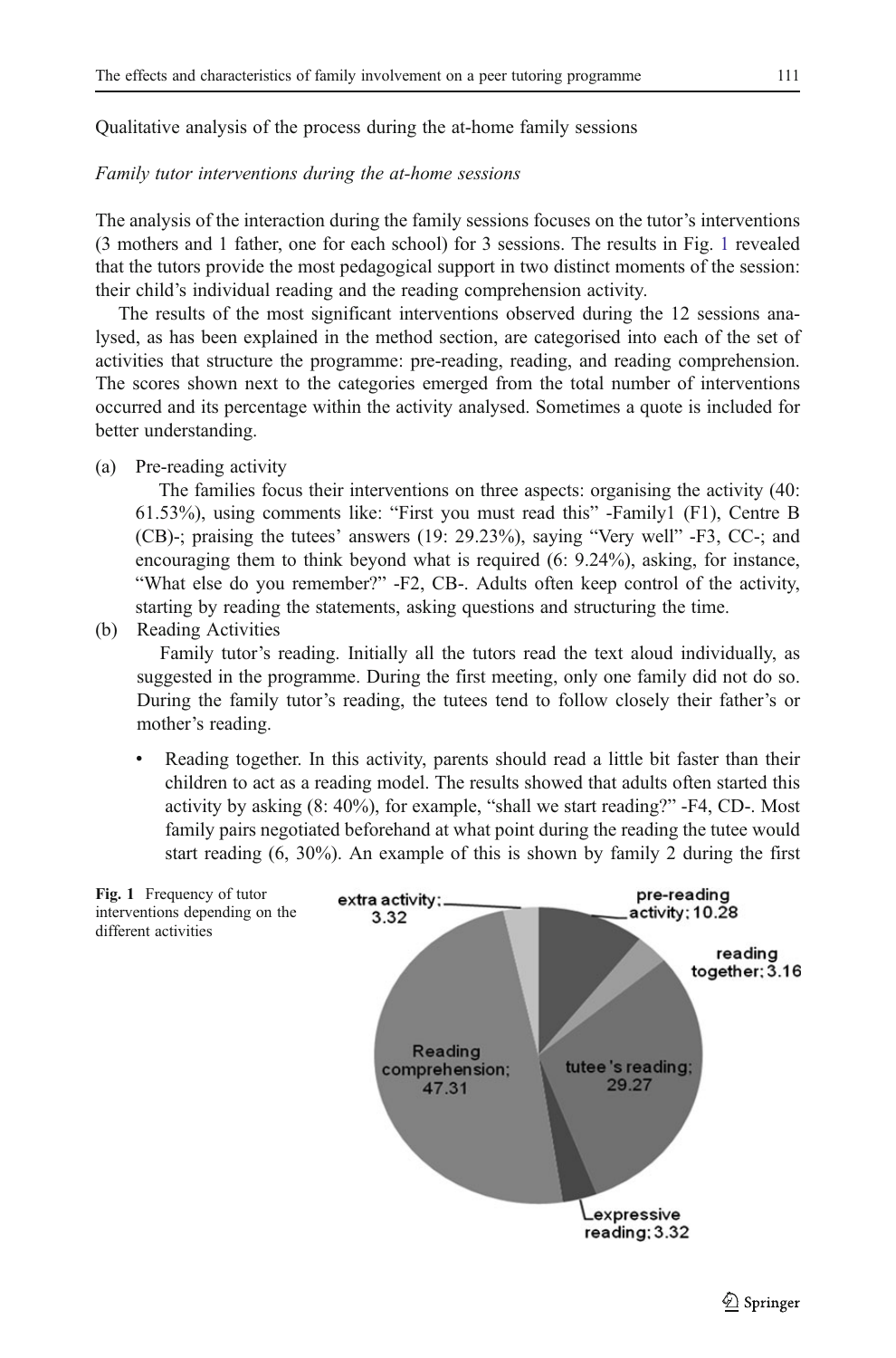session. The mother indicated that they would start reading together and the child responded, "Okay, but from where do I start reading?" And the mother answered, "[you start] at [the mother says the specific word aloud] 'house'?", to which the child responds, "OK." -F2, CB-

- During the activity, the family tutors tend to moderate their reading speed to facilitate the tutee's reading. When the parents perceived that the child was not able to follow, they read a little bit slower or made a brief pause. When the tutees made a mistake, they usually realised and corrected themselves, repeating the mistaken word correctly without any support from the family tutor (6: 30%).
- & Tutee's reading. The analysis of the videos showed that the families used the PPP technique. All the family tutors made a pause when the tutee made an error (77: 41.62%). The families tended to touch their child's shoulder and sometimes used verbal language, saying "no" -F3, CC-, or "look" -F4, CD-, for example. Sometimes the parents reported the error pointing at the text with their fingers. The results showed that when the tutors made a pause, the children often recognised the error and corrected it themselves. The tutors were alert and if they saw that the tutees were aware of their error, they did not pause the reading and let the children correct themselves (30: 16.22%). When the children could not find their mistakes or if the family tutors made a pause and the tutees did not know the answer, the parents often gave a prompt (22: 11.89%). The family tutors used two kinds of prompts: support related to the location of the error within the text, "it is behind the word 'telephone'", -F2, CB-; or indicating a morphosyntactic aspect of the word, "see the ending of the word? It's masculine" -F4, CD-. The most commonly used strategy during the reading was praising the correction made or the reading (56: 30.27%). The parents often used oral language by saying, "well done, you read that right…", but sometimes they also used non-verbal language, nodding their head or smiling, for instance.
- & Expressive reading. During this activity, the tutees were usually able to detect what they did wrong and self-correct without the family tutor's indication (12: 42.86%). The family observed the tutee's reading with attention and often praised their corrections (9: 57.14%) saying for instance, "now you got it right" -F1, CA- or "very well, you did very well" -F2, CB-.

### (c) Reading comprehension activity.

Table [3](#page-12-0) presents the results of parental intervention during the reading comprehension activity. Families shared a relaxed time and sometimes started conversations that went beyond the questions suggested in the activity. It was one of the parts of the session where there was more interaction and interventions between family tutors and tutees.

During this task, the parents gave their children support and guiding and also kept the timing and kept their children focused, saying for example: "Now let's answer the questions" -F2, CB-. Usually, the tutors were the ones who read the questions and also helped to keep the tutee concentrated on the work and undistracted: "Come on, what's next?" -F1, CA-. The family tutors used different strategies to help their children understand the questions, repeating part of the sentence or the most significant words, or paraphrasing the question. For instance, with a question about summarising the story read in one sentence, one mother said to her daughter: "as if you gave it a title" -F3, CC-. When the tutees answered correctly, the parents often congratulated them verbally, "okay" or "good." When the children did not know what to say or did it wrong, the family tutors would ask them more questions in order to prompt the possible answer. The father of family 3 tried to make her daughter understand that the answer she had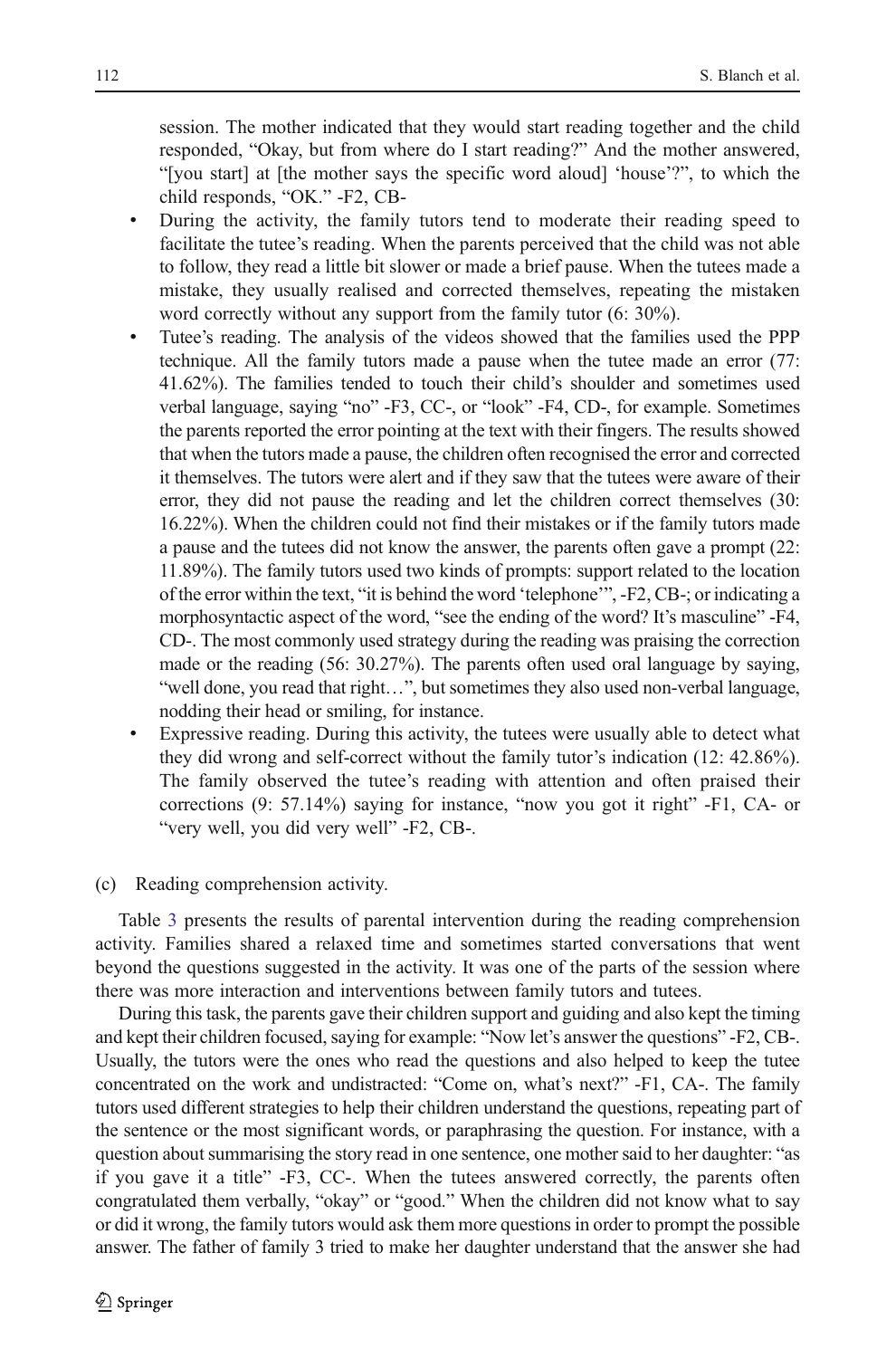<span id="page-12-0"></span>

| Table 3 Family tutor's interven-<br>tions during the reading compre- | Family tutor's interventions                       | Frequencies   |
|----------------------------------------------------------------------|----------------------------------------------------|---------------|
| hension activities                                                   | Orientation                                        | $105(35.1\%)$ |
|                                                                      | Reads the question                                 | 56 (53.4%)    |
|                                                                      | Focuses the tutee's attention                      | $35(33.3\%)$  |
|                                                                      | Repeats part of the question                       | $14(13.3\%)$  |
|                                                                      | Comprehension                                      | $20(6.7\%)$   |
|                                                                      | Paraphrases the question to make it understandable | $12(60\%)$    |
|                                                                      | Repeats the question aloud                         | $8(40\%)$     |
|                                                                      | Strategies to find the answer                      | 80 (26.8%)    |
|                                                                      | Encourages to think by asking more questions       | 32 $(40\%)$   |
|                                                                      | Says the answer or part of it                      | 20(25%)       |
|                                                                      | Explains the answer                                | 18 (22.5%)    |
|                                                                      | Points at the answer in the text                   | $10(12.5\%)$  |
|                                                                      | Praise                                             | 94 (31.4%)    |
|                                                                      | Verbally                                           | $81(86.1\%)$  |
|                                                                      | No verbally                                        | $13(13.9\%)$  |

given was wrong and reminded her about a project she had done at school related to the text's content, the sun. The question referred to what happens to the light at night and the girl responded: "You wake up". The father said: "But … what about the light in the night time? Sunlight. Where does it go at night?" The girl responded: "To the other side of the planet". The father answered: "Don't you remember you did the project?" Given this prompt, the daughter responded correctly and the father agreed by saying, "okay"-F3, CC-.

Sometimes, the family tutors gave the correct answer but often, when that happened, they usually gave an explanation about the answer to ensure that the tutee understood correctly. To illustrate this, we will refer to a situation with family 3, during session 2. The girl had to find two words that rhymed, but she made a mistake and could not find the correct answer. The father intervened and told her two words that rhyme and explained why: "Don't both of them end with the same letter?" The daughter answered "yes", and then she repeated the two words correctly. The father said, "That means they rhyme, right?" Next, he gave an example to make sure the girl had understood the concept: "City and foot, do they rhyme?" And laughing, the daughter said no -F3, CC-. Rarely did the family tutors point out the right answer directly in the text to help the tutee to find it easily.

The family tutors tended to praise their children's correct answers, mainly with verbal language, using expressions such as "yes", "very good", "good", "okay", "I agree", "of course", "right" or sometimes they hummed in approval "umm-hmm", but also repeating the correct answer after the tutee. Non-verbal actions were often a smile or a nod of their head.

#### (d) Extra reading comprehension activity.

In this extra activity, the family tutors would read the questions only occasionally (6: 28.58%); most of the time their children did it, showing more control. When the tutees answered, the parents would ask questions to delve into their responses (9: 42.85%), saying for instance: "What more can you say?" -F2, CB-.

To sum up, the results showed that the families followed the structure and the instructions suggested by the programme. The tutors' actions seemed to follow the recommended PPP technique. They used pauses extensively (77: 41.62%), prompts (though in smaller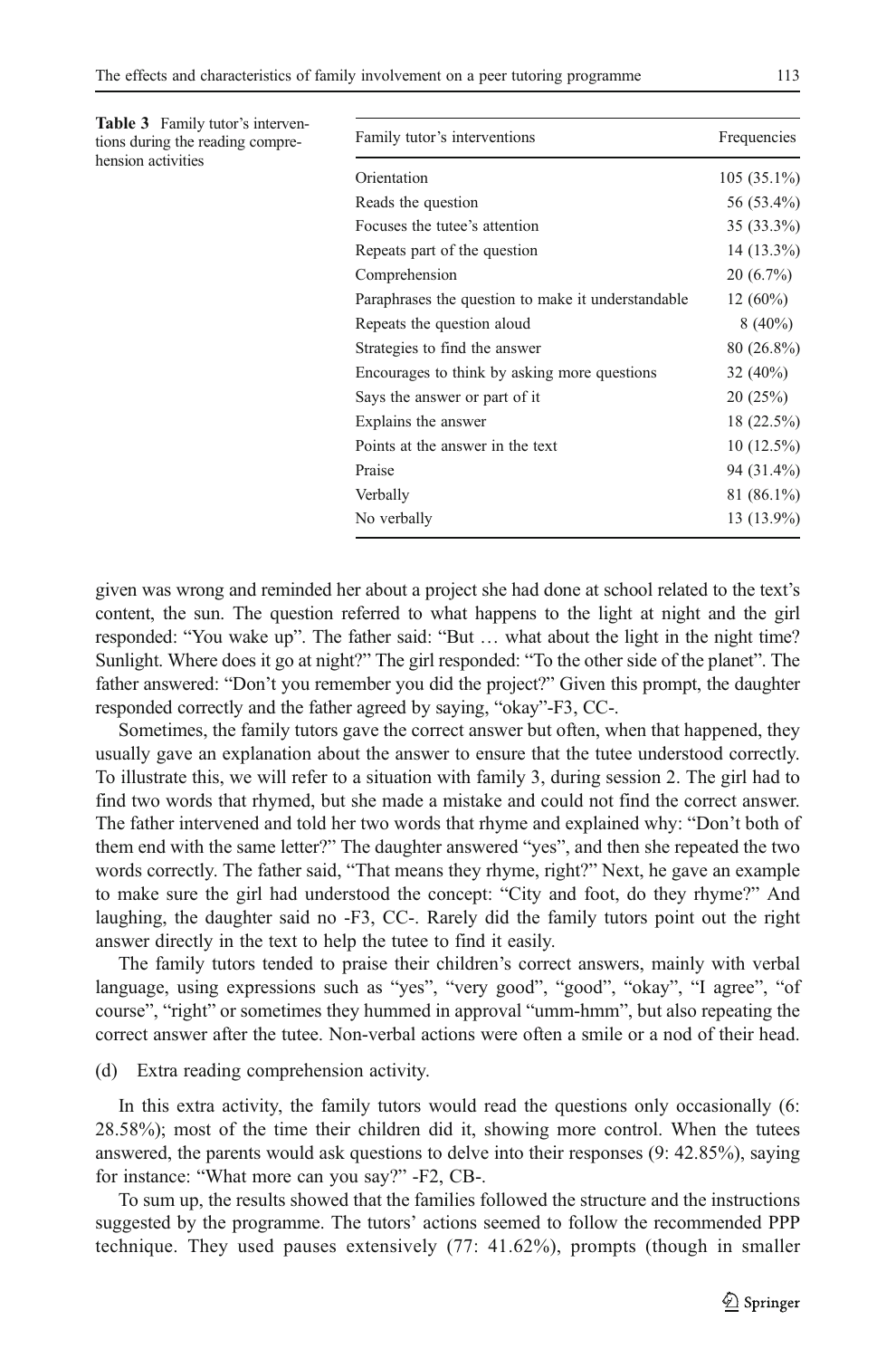proportion, 22: 11.89%), and praise (56: 30.27%). The results showed that the tutors selected what errors to point out, and in many cases (30: 16.22%) they decided not to intervene. Although all the families followed the activities'structure proposed by the programme, there was inter and intra family diversity. The pairs were flexible and made adjustments during the activity related to the following aspects: the time spent in making decisions about who read the questions, whether they wrote down the answers or not or if they carried on with the extra comprehension activities. The data showed a significant decrease in the duration of the sessions as the families became more experienced, as seen in the family 1, who spent 21 min on the first session of the programme, and 14 on the last.

### **Discussion**

At-home family tutoring reading comprehension activities

After the initial training and learning about the structured interaction format, the families are able to act as reading tutors for their children, in line with Hook and DuPaul [\(1999\)](#page-15-0) or Resetar et al. [\(2006\)](#page-16-0). With basic training, the families have been able to follow the programme's recommendations. Perhaps the key is not so much the initial training the families received, but the confidence promoted by the teachers and the school regarding the family's mediating capacity—or teaching skills—towards the academic content, traditionally monopolised by the school.

Probably the highly structured format of the session -as a key condition for the success of peer tutoring (Cohen et al. [1982\)](#page-15-0)- is more responsible for improving reading comprehension skills than the characteristics of the structure chosen themselves. As recognised by families and teachers, the detailed structure of the session provides confidence to the pairs, especially the family tutor. In this sense, despite their potential (Burns [2006](#page-15-0)), the effectiveness of the reading technique chosen in this programme (PPP) could be mostly due to its potential to organise the activity between the tutor and the tutee. Accordingly, there are families who are able to adjust their actions during the session, and also using differentiated actions. Thus, it might also be appropriate to suggest different pair-reading techniques that would adjust to their needs or styles, such as Paired Reading ([2006\)](#page-16-0).

Child reading comprehension performance and family tutoring

Families acting as reading tutors for their children, complementing the peer tutoring received at school, have been effective for improving their children's reading comprehension. The results showed that the students who received family support improved in some cases more than those who did not. Rather than an effect due to the increased hours of the tutoring sessions, assuming that the improvement relates to the amount of support provided, research has showed that more tutoring hours did not produce greater effects (Goudey [2009](#page-15-0); Topping [2009\)](#page-16-0). Probably, as noted by Martínez [\(2004](#page-16-0)), the effect relates to the continuity of values that pupils perceive between school and family.

It seems that if family involvement is beneficial for academic improvement in reading comprehension, most of the families involved are those of students who had better achievement. If that tendency, evidenced in the results of this study, does not change and the families involved are those of students with higher reading skills, the programme presented could be a risk because it would encourage further differences among pupils. To prevent this effect, which contradicts the aims of the intervention, we believe that schools should make a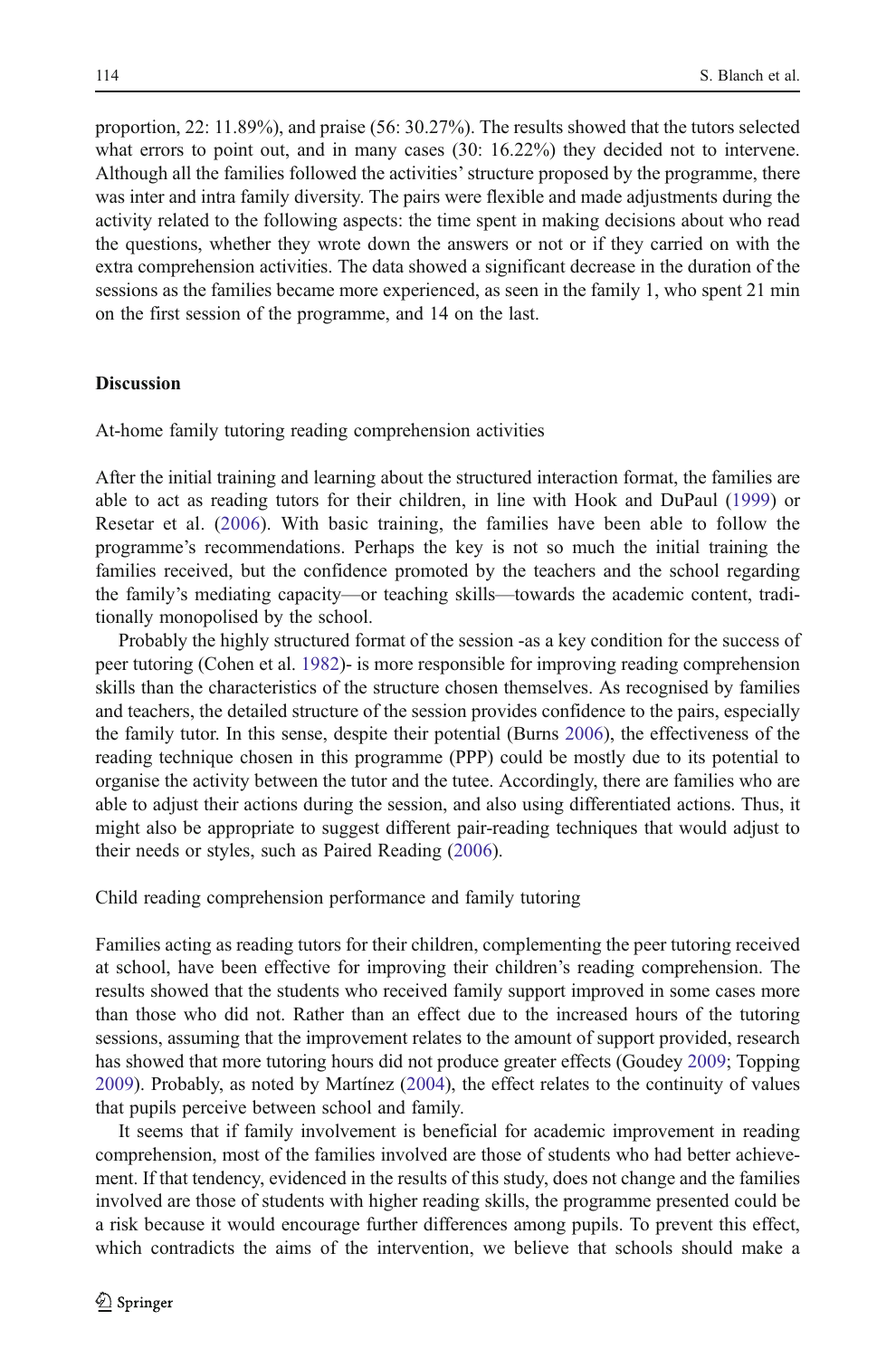creative effort to publicise the programme and its benefits for all the families, but especially for those of students who need most help. Different mechanisms should be combined (letters, personal invitations, posters, articles in the school newsletter or local media, etc.), with support elements (for example, either the students should encourage their parents to participate; or council social workers should visit families who do not get ordinary information as easily; or else the parents themselves should spread the word to other parents).

# **Limitations**

The present study has some limitations, and recognising them should help refine future research efforts. It is important to address generalizability. The findings are limited to this research context, Catalonia, where diversity in the classrooms and the rate of students per class are high; also a country where external evaluations, like PISA, suggest the need to find ways to improve basic skills, like reading comprehension.

Moreover there is a predisposition to enhance family involvement within the school or the school tasks, but there are also difficulties regarding how to do it. The Llegim en parella programme tries to meet all these needs in order to guide how the contents are transferred from trainers to parents and children, as suggested by Steensel et al. ([2011\)](#page-16-0): These authors, after analysing the results of thirty recent effect studies (1990– 2010), highlight that if training is not optimal, implementation in the homes likely suffers. Finally, it should be noted that it was difficult to involve the families of children with low reading comprehension achievement, which may have influenced the process results.

Despite the abovementioned limitations taking into consideration the characteristics of this research, this study offers a better understanding of the effects of family involvement and also some of the interventions that may influence the improvement of children reading comprehension.

### Conclusions

The results of the present study show that families, by getting involved in the peer tutoring school programme, can act as an effective reading tutor of their children by learning a simple set of instructions. Although all the children participating in the programme improved their reading comprehension, regardless of their role (tutor o tutee) or having family support or not, the results suggest that family involvement is the variable which explains best the improvement in reading comprehension, therefore, it is the key influencing factor. Although it is important to note that it was difficult to encourage families whose children had more difficulties in reading comprehension. Thus, schools should find ways to involve these families.

The study also indicates that the programme seems to be effective in helping children and families to organise the interactions and their ability to teach. The families followed the instructions suggested, but also made adjustments as time went by. All the families analysed offered pedagogical support which could contribute to their children's learning.

We would like to think that works like this one can contribute to help school communities to feel confident to share the ability to teach each other and to learn by teaching with students, parents and teachers.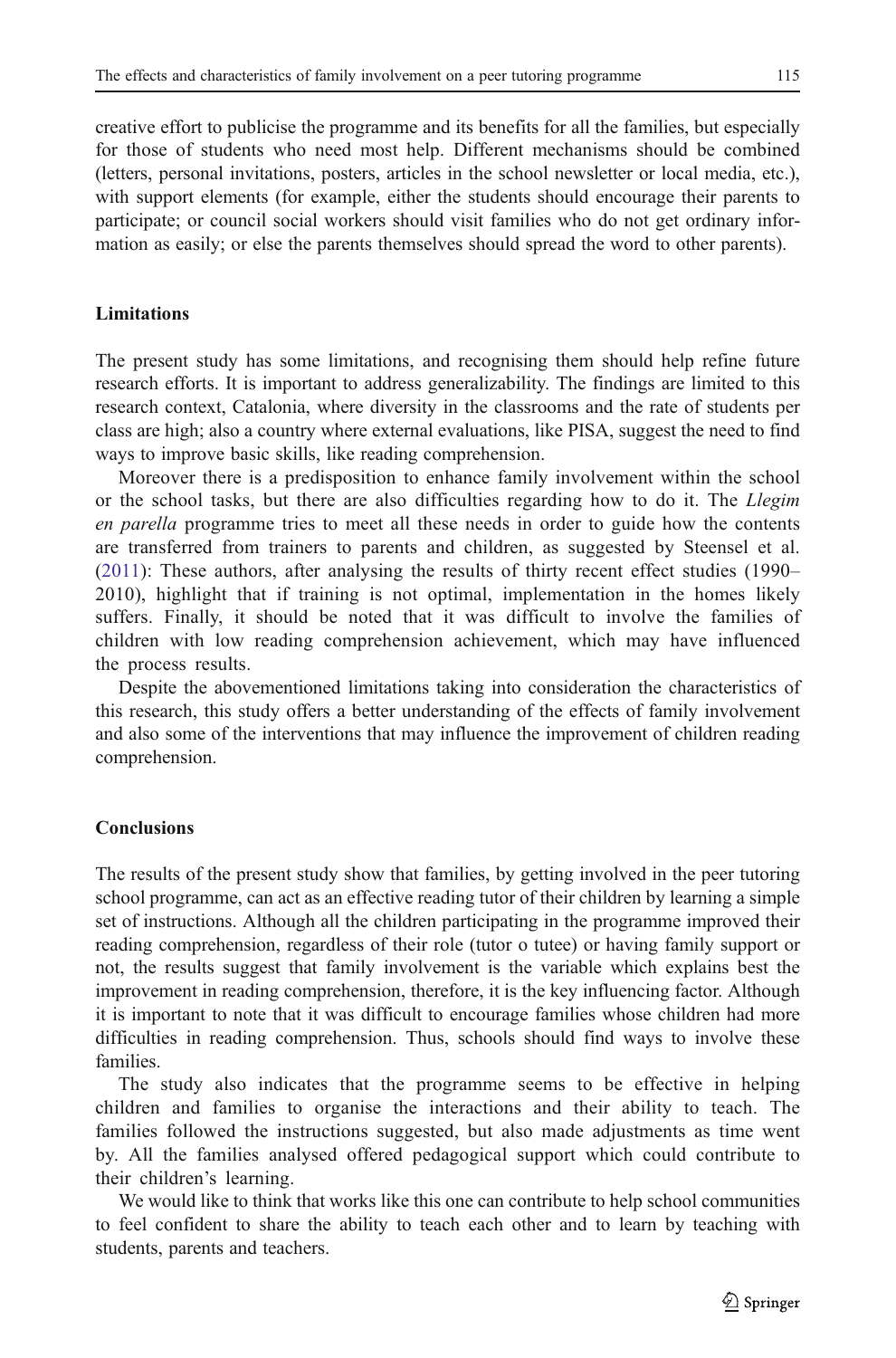### <span id="page-15-0"></span>References

Ainscow, M. (1991). Effective schools for all. London: David Fulton Publishers.

- Al-Momani, I. A., Ihmeideh, F. M., & Naba'h, A. M. A. (2010). Teaching reading in the early years: Exploring home and kindergarten relationships. Early Child Development and Care, 180(6), 767–785.
- Block, C. C., & Lacina, J. (2009). Comprehension instruction in kindergarten through grade three. In S. Israel & G. Duffy (Eds.), Handbook of research on reading comprehension (pp. 494–509). New York: Routledge.
- Block, C. C., Parris, S. R., Reed, K. L., Whiteley, C. S., & Cleveland, M. D. (2009). Instructional approaches that significantly increase reading comprehension. Journal of Educational Psychology, 101(2), 262–281.
- Burns, E. (2006). Pause, prompt and praise—Peer tutored reading for pupils with learning difficulties. British Journal of Special Education, 33(2), 62–67.
- Català, G., Comes, G., & Renom, J. (2001). Evaluación de la comprensión lectora. Barcelona: Graó.
- Cohen, P. A., Kulik, J. A., & Kulik, C. C. (1982). Education outcomes of tutoring: A meta-analysis of findings. American Educational Research Journal, 19(2), 237–248.
- Collins, A., & Smith, E. E. (1980). Teaching the process of reading comprehension. Technical Report n.182. Urbana: Center for the Study of Reading.
- Conteh, J., & Kawashima, Y. (2008). Diversity in family involvement in children's learning in English primary schools: Culture, language and identity. English Teaching: Practice and Critique, 7(2), 113-125. Resource document. Practice and Critique. [http://education.waikato.ac.nz/research/files/etpc/](http://education.waikato.ac.nz/research/files/etpc/2008v7n2art7.pdf) [2008v7n2art7.pdf](http://education.waikato.ac.nz/research/files/etpc/2008v7n2art7.pdf). Accessed 2 February 2011.
- Damon, W., & Phelps, E. (1989). Critical distinctions among three approaches for peer education. International Journal of Educational Research, 58(2), 9–19.
- Duffy, D. (2002). The case for direct explanation of strategies. In C. C. Block & M. Pressley (Eds.), Comprehension instruction: Research-based best practices (pp. 28–41). New York: Guilford.
- Duran, D., & Monereo, C. (2005). Styles and sequences of cooperative interaction in fixed and reciprocal peer tutoring. Learning and Instruction, 15(3), 179–199.
- Duran, D., Blanch, S., Corcelles, M., Flores, M., Merino, E., Oller, M., & Vidal, A. (2009). Llegim en parella. Tutoria entre iguals, a l'aula i a casa, per a la millora de la competència lectora. Barcelona: ICE de la Universitat Autònoma de Barcelona.
- Fuchs, D., & Fuchs, L. S. (2005). Peer-assisted learning strategies: Promoting word recognition, fluency, and reading comprehension in young children. Journal of Special Education, 39(1), 34–44.
- Gill, S. R. (2008). The comprehension matrix: A tool for designing comprehension instruction. Reading Teacher, 62(2), 106–113.
- Goudey, J. (2009). A Parent Involvement Intervention with Elementary School Students: The Effectiveness of Parent Tutoring on Reading Achievement (Doctoral dissertation). Resource document. University of Alberta. [http://repository.library.ualberta.ca/dspace/bitstream/10048/561/1/Goudey\\_Jennifer\\_Fall+2009.](http://repository.library.ualberta.ca/dspace/bitstream/10048/561/1/Goudey_Jennifer_Fall+2009.pdf) [pdf](http://repository.library.ualberta.ca/dspace/bitstream/10048/561/1/Goudey_Jennifer_Fall+2009.pdf). Accessed 25 February 2011
- Green, C. L., Walker, J. M. T., Hoover-Dempsey, K. V., & Sandler, H. M. (2007). Parents' motivations for involvement in children's education: An empirical test of a theoretical model of parental involvement. Journal of Educational Psychology, 99, 535–544.
- Hernández, R., Fernández-Collado, C., & Baptista, P. (2006). Metodología de la investigación. Mexico: McGraw Hill.
- Hindman, A. H., & Morrison, F. J. (2011). Family involvement and educator outreach in head start: Nature, extent, and contributions to early literacy skills. The Elementary School Journal, 111(3), 359–386.
- Hook, C. L., & DuPaul, G. J. (1999). Parent tutoring for students with attention—Deficit/hyperactivity disorder: Effects on reading at home and school. School Psychology Review, 28(1), 60–75.
- Hoover-Dempsey, K. V., Battiato, A. C., Walker, J. M. T., Reed, R. P., DeJong, J. M., & Jones, K. P. (2001). Parental involvement in homework. Educational Psychologist, 36(3), 195–209.
- Janssen, J., Kirschner, F., Erkens, G., Kirschner, P., & Paas, F. (2010). Making the black box of collaborative learning transparent: Combining process-oriented and cognitive load approaches. Educational Psychology Review, 22(2), 139–154.
- Johnson, D. W., & Johnson, R. T. (2009). An educational psychology success story: Social interdependence theory and cooperative learning. Educational Researcher, 38(5), 365–379.
- Juel, C. (1996). What makes literacy tutoring effective? Reading Research Quarterly, 31(3), 268-289.
- Ma, J. (2008). Reading the word and the world. How mind and culture are mediated through the use of duallanguage story books. Education 3-13, 3, 237–251.
- Maheady, L., Mallette, B., & Harper, G. F. (2006). Four classwide peer tutoring models: Similarities, differences, and implications for research and practice. Reading & Writing Quarterly: Overcoming Learning Difficulties, 22(1), 65–89. doi:[10.1080/10573560500203541](http://dx.doi.org/10.1080/10573560500203541).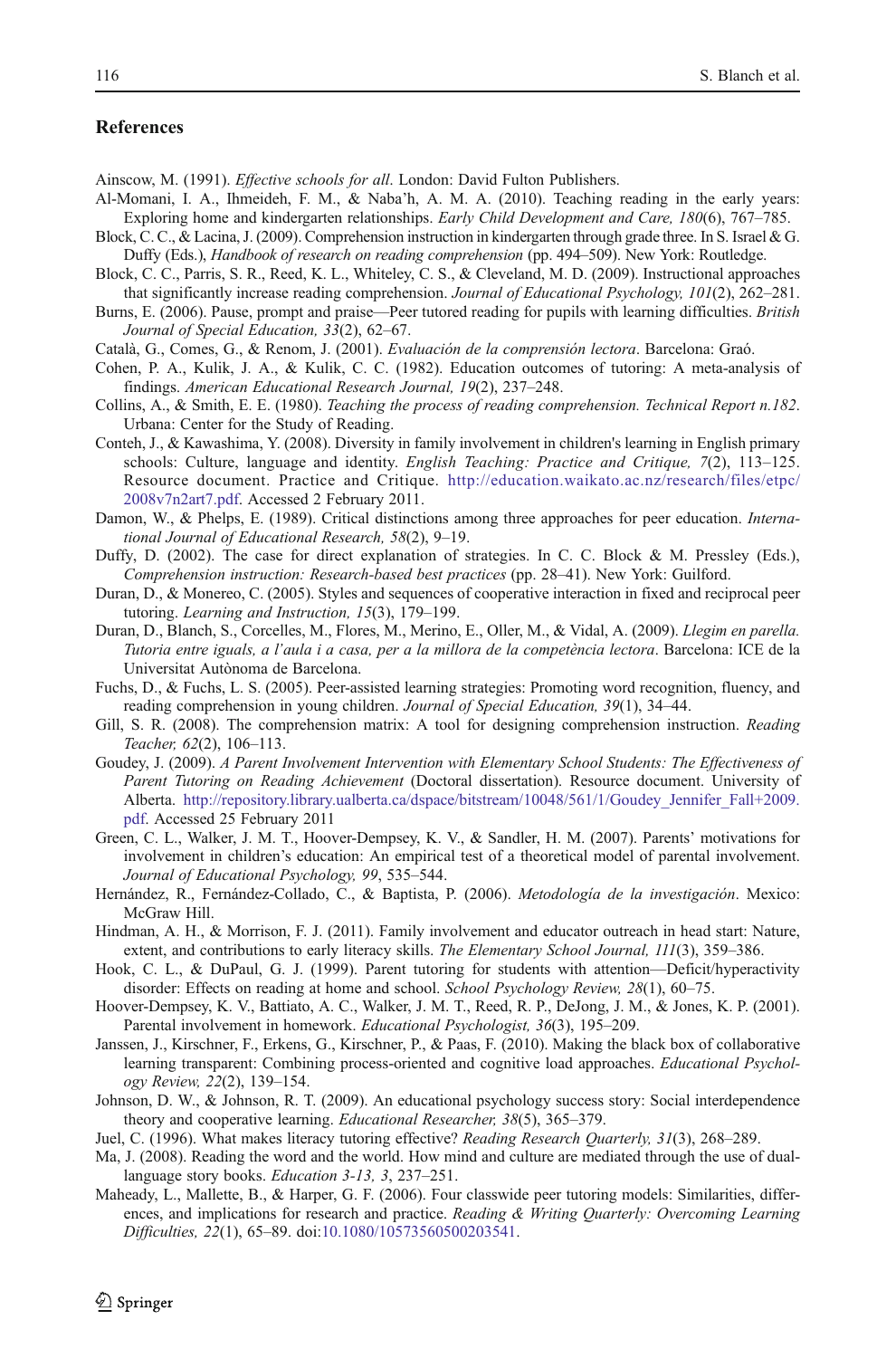- <span id="page-16-0"></span>Martínez, R. (2004). Familia y educación. Fundamentos teóricos y metodológicos. Oviedo: Universidad de Oviedo.
- Masters, K., Fuchs, D., & Fuchs, L. (2002). Using peer tutoring to prevent early reading failure. In J. S. Thousand, R. A. Villa, & A. I. Nevin (Eds.), Creativity and collaborative learning: A practical guide to empowering students and teachers (pp. 235–246). Baltimore: Paul H. Brookes.
- Mathes, P. G., & Fuchs, L. S. (1994). The efficacy of peer tutoring in reading for students with mild disabilities: A best-evidence synthesis. School Psychology Review, 23(1), 59–80.
- Muschamp, Y., Wikeley, F., Ridge, T., & Balarin, M. (2007). Parenting caring and education (Primary Review Research Survey 7/1). Resource document. University of Cambridge. [http://arrts.gtcni.org.uk/](http://arrts.gtcni.org.uk/gtcni/bitstream/2428/28115/6/Primary_Review_7-1_report_Parenting-caring-educating_071123.pdf) [gtcni/bitstream/2428/28115/6/Primary\\_Review\\_7-1\\_report\\_Parenting-caring-educating\\_071123.pdf.](http://arrts.gtcni.org.uk/gtcni/bitstream/2428/28115/6/Primary_Review_7-1_report_Parenting-caring-educating_071123.pdf) Accessed 5 February 2011.
- OECD (2009). Assessment Framework. Key competencies in reading, mathematics and science. París: OECD. Resource document. OECD. <http://www.oecd.org/dataoecd/11/40/44455820.pdf>. Accessed 1 February 2011
- OFSTED. (2001). Family learning: a survey of good practice. London: HMSO.
- Palacios, J. (1997). Psicopedagogía de la educación infantil. Barcelona: Universitat Oberta de Catalunya.
- Pomerantz, E. M., Moorman, E. A., & Litwack, S. D. (2007). The how, whom, and why of parents' involvement in children's academic lives: More is not always better. Review of Educational Research, 77(3), 373–410.
- Resetar, J. L., Noell, G. H., & Pellegrin, A. L. (2006). Teaching parents to use research-supported systematic strategies to tutor their children in reading. School Psychology Quarterly, 21(3), 241-261.
- Riba, C. (2007). La metodologia qualitativa en l'estudi del comportament. Barcelona: UOC.
- Roscoe, R. D., & Chi, M. T. H. (2007). Understanding tutor learning: Knowledge-building and knowledge-telling in peer tutors' explanations and questions. Review of Educational Research, 77 (4), 534–574.
- Scruggs, T. E., & Mastropieri, M. A. (1998). Tutoring and students with special needs. In S. Ehly (Ed.), Peerassisted learning (pp. 165–182). Mahwah: Lawrence Erlbaum Associates Publishers.
- Sénéchal, M. (2006). The effect of family literacy interventions on children's acquisition of reading from kinder-garten to grade 3. National Center for Family Literacy.
- Sharan, S. (1994). Handbook of cooperative learning methods. London: Praeger.
- Silinskas, G., Parrila, R., Lerkkanen, M. K., Poikkeus, A. M., Niemi, P., & Nurmi, J. E. (2010). Mothers' reading-related activities at home and learning to read during kindergarten. European Journal of Psychology of Education, 25(2), 243–264.
- Slavin, R. E. (1980). Effects of individual learning expectations on student achievement. Journal of Educational Psychology, 72(4), 520–524.
- Spencer, V. G., & Balboni, G. (2003). Can students with mental retardation teach their peers? *Education and* Training in Developmental Disabilities, 38(1), 32–61.
- Steensel, R. V., McElvany, N., Kurvers, J., & Herppich, S. (2011). How effective are family literacy programs? Results of a meta-analysis. Review of Educational Research, 81(1), 69–96.
- Susar, F. K. (2010). Relationship between reading comprehension strategy use and daily free reading time. Procedia—Social and Behavioral Sciences, 2(2), 4752–4756.
- Topping, K. (2000). Tutoring by peers, Family and Volunteers. Ginebra: International Bureau of Education: UNESCO.
- Topping, K. (2006). Paired reading: Impact of a tutoring method on reading accuracy, comprehension and fluency. In T. Rasinski, C. Blachowicz, & K. Lems (Eds.), Fluency instruction: Research-based best practices (pp. 173–191). New York: The Guilford Press.
- Topping, K. (2009). A randomised controlled trial of reading tutoring: Outcomes and Process. Paper presentation of the 13th Biennial EARLY conference: Fostering Communities of Learners, Amsterdam, the Netherlands, August 25–29, Book of abstracts, 2009. Resource document. EARLY conference. [http://](http://www.earli2009.org/bookofabstracts/start.html) [www.earli2009.org/bookofabstracts/start.html](http://www.earli2009.org/bookofabstracts/start.html). Accessed 8 February 2011.
- Topping, K., & Ehly, S. (Eds.). (1998). Peer-assisted learning. Nova Jersey: Lawrence Erlbaum Associates.
- Topping, K., & Hogan, J. (1999). Read on: Paired reading and thinking video resource pack. Londres: BP Educational Services.
- Valdebenito, V., & Duran, D. (2010). Implicación familiar en un programa de tutoría entre iguales para la mejora de la comprensión y la velocidad lectora. In J. J. Gazqués & M. C. Pérez (Eds.), Investigación en Convivencia Familiar. Variables relacionadas (pp. 433–438). Granada: GEU.
- Walker, J. M. T., Ice, C. L., Hoover-Dempsey, K. V., & Sandler, H. M. (2011). Latino parents' motivations for involvement in their children's schooling: An exploratory study. The Elementary School Journal, 111(3), 409–429.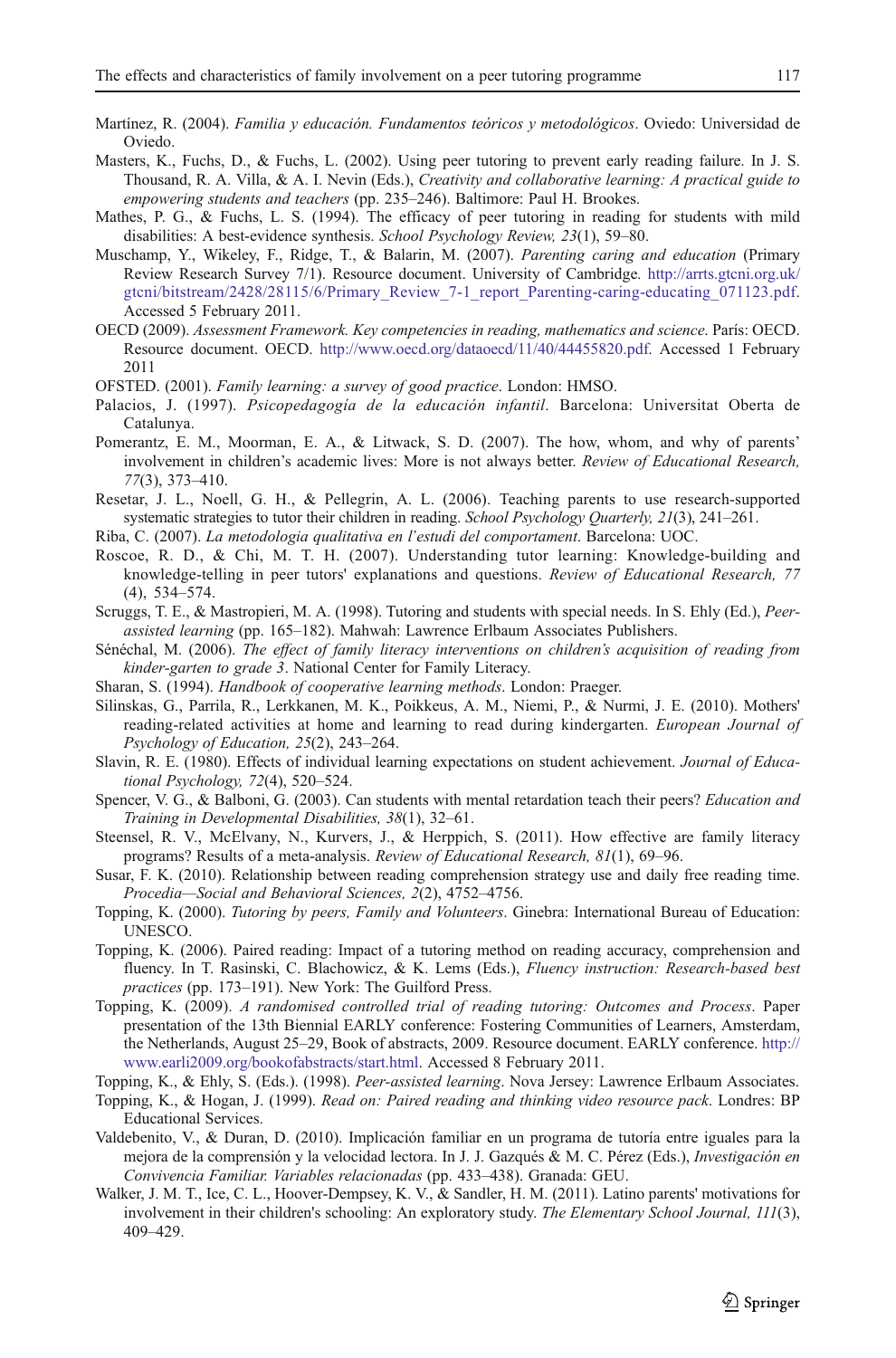- <span id="page-17-0"></span>Wanzek, J., Vaughn, S., Kim, A., & Cavanaugh, C. L. (2006). The effects of reading interventions on social outcomes for elementary students with reading difficulties: A synthesis. Reading & Writing Quarterly: Overcoming Learning Difficulties, 22(2), 121–138. doi[:10.1080/10573560500242192.](http://dx.doi.org/10.1080/10573560500242192)
- Whendall, K., & Colmar, S. (1990). Peer tutoring in low-progress readers using pause, prompt and praise. In H. Foot, M. Morgan, & R. Shute (Eds.), Children helping children (pp. 117–134). Chichester: John Wiley and Sons.
- Wolfendale, S., & Topping, K. (Eds.). (1996). Family involvement in literacy: Effective partnerships in education. Londres: Cassell.
- Sílvia Blanch Gelabert. Department of Educacional Psychology, Universitat Autònoma de Barcelona, Facultat de Ciències de l'Educació, Ed. G-6, Bellaterra 08193, Catalunya (Spain). E-mail address: silvia.blanch@uab.cat; Web site: <http://www.uab.cat> Research group Web site: [http://grupsderecerca.](http://grupsderecerca.uab.cat/grai/) [uab.cat/grai/](http://grupsderecerca.uab.cat/grai/)

Current themes of research:

Peer learning. Family and school support. Cooperative learning.

Most relevant publications in the field of Psychology of Education:

- Duran, D. & Blanch, S. (2007). Read On: un programa de mejora de la lectura a través de la tutoría entre alumnos y el apoyo familiar, Cultura y Educación, 19 (1), 31–45.
- Dekhinet,R., Topping, K., Blanch, S. & Duran, D. (2008). Let me learn with my peer online! [Foreign language](http://innovateonline.info/index.php?view=article&id=479) [learning through reciprocal peer tuto](http://innovateonline.info/index.php?view=article&id=479)r[ing,](http://innovateonline.info/index.php?view=article&id=479) *Innovate: Journal of Online Education*, 4 (3) http://innovateon line.info/index.php?view=article&id=479
- Thurston, A, Duran, D., Blanch, S. & Topping, K. (2009). International online reciprocal peer tutoring to promote modern language development in primary schools. Computers & Education, 53 (2), 462–472.
- Duran, D., Blanch, S., Thurston, A. & Topping, K. (2010). Tutoría entre iguales recíproca y virtual para la mejora de las habilidades lingúísticas en español e inglés. Infancia y Aprendizaje. 33 (2), 209–222
- David Duran Gisbert. Department of Educacional Psychology, Universitat Autònoma de Barcelona, Facultat de Ciències de l'Edu[cació, Ed. G-6, Be](http://www.uab.cat)llaterra 08193, Catalunya [\(Spain\). E-mail address: david.du](http://grupsderecerca.uab.cat/grai/)ra n@uab.cat; Web site: http://www.uab.cat; Research group Web site: http://grupsderecerca.uab.cat/grai/

Current themes of research:

Peer learning. Peer tutoring. Cooperative learning. Inclusive Education.

Most relevant publications in the field of Psychology of Education:

- Duran, D. & Monereo, C. (2005). Styles and Sequences of Cooperative Interactions in Fixed and Reciprocal Peer Tutoring. Learning and Instruction, 15, 179–199.
- Duran, D. & Monereo, C. (2008). The impact of Peer Tutoring on student self-concept, self-esteem and satisfaction. School Psychology International. 29, 481–499.
- Vanessa Valdebenito Zambrano. Department of Educacional Psychology, Universitat Autònoma de Barcelona, Facultat de Ciències de l'Educació, Ed. G-6, Bellat[erra 08193, Catalun](http://www.uab.cat)ya (Spain). E-mail address: [VanessaHaydee.Valdebenito@cam](http://grupsderecerca.uab.cat/grai/)pus.uab.cat; Web site: http://www.uab.cat; Research group Web site: http://grupsderecerca.uab.cat/grai/